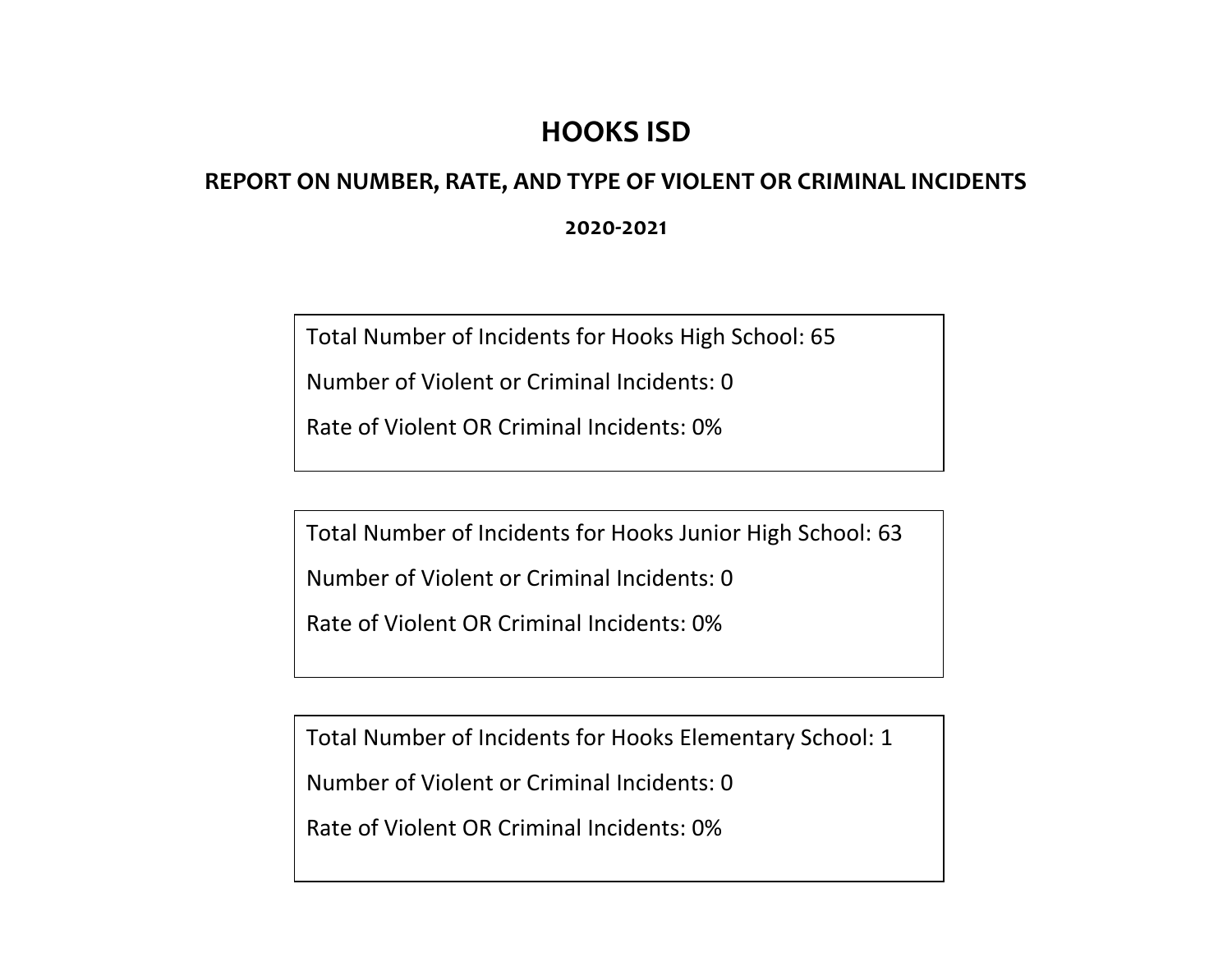# Violent and Criminal Incidents Procedures

Texas statute (TEC 39.053) requires every district to publish a report on violent and criminal incidents at campuses in the district including Number, Rate, and Type. The report must also include information concerning school violence prevention and violence intervention policies and procedures that the district is using to protect students.

### **Hooks Elementary School**

In order to prevent school violence and to protect students, we have policies and procedures in place. Our counselor teachers our students bully prevention through guidance lessons. We have supervision of students in transition times, on the playground, and in the cafeteria as well as in the classrooms. We follow our student code of conduct, teaching students who are involved in misbehavior more appropriate behaviors as well as issuing consequences as stated in the code of conduct.

## *Jennifer DeAnda, Principal*

## **Hooks Junior High**

The district has policies and procedures in place to protect students from bullying, dating violence, discrimination, harassment, and retaliation. The counselor teaches lessons on these topics and teaches the students how to deal with them. We follow our student code of conduct, teaching students who are involved in misbehavior more appropriate behaviors as well as issuing consequences as stated in the code of conduct.

## *Kelly Odom, Principal*

## **Hooks High School**

In order to prevent school violence and to protect students, we have policies and procedures in place. The high school counselor provides instruction on all the related topics. We follow our student code of conduct, teaching students who are involved in misbehavior more appropriate behaviors as well as issuing consequences as stated in the code of conduct.

## *Beverly Shannon, Principal*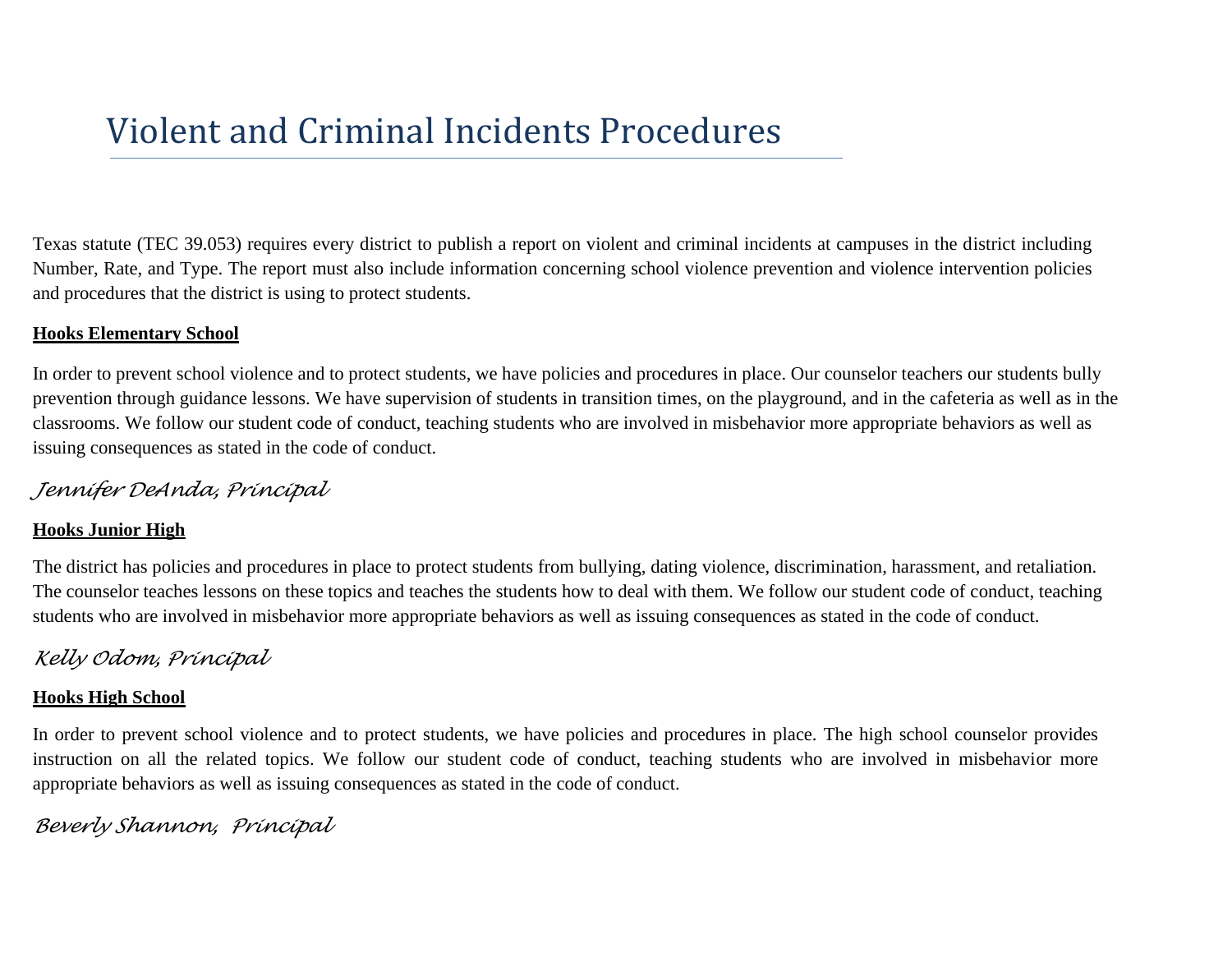| <b>Planning and</b><br><b>Decision-Making</b><br><b>Process</b> | A board shall adopt a policy to establish a district- and campus-<br>level planning and decision-making process that will involve the<br>professional staff of a district, parents of students enrolled in a dis-<br>trict, business representatives, and community members in estab-<br>lishing and reviewing the district's and campuses' educational<br>plans, goals, performance objectives, and major classroom instruc-<br>tional programs. Education Code 11.251(b) |                                                                                                                                                                                                                                                                                                                                                                                                        |  |  |
|-----------------------------------------------------------------|----------------------------------------------------------------------------------------------------------------------------------------------------------------------------------------------------------------------------------------------------------------------------------------------------------------------------------------------------------------------------------------------------------------------------------------------------------------------------|--------------------------------------------------------------------------------------------------------------------------------------------------------------------------------------------------------------------------------------------------------------------------------------------------------------------------------------------------------------------------------------------------------|--|--|
|                                                                 |                                                                                                                                                                                                                                                                                                                                                                                                                                                                            | The planning and decision-making requirements do not:                                                                                                                                                                                                                                                                                                                                                  |  |  |
|                                                                 | 1.                                                                                                                                                                                                                                                                                                                                                                                                                                                                         | Prohibit a board from conducting meetings with teachers or<br>groups of teachers other than the district-level committee<br>meetings.                                                                                                                                                                                                                                                                  |  |  |
|                                                                 | 2.                                                                                                                                                                                                                                                                                                                                                                                                                                                                         | Prohibit a board from establishing policies providing avenues<br>for input from others, including students or paraprofessional<br>staff, in district- or campus-level planning and decision mak-<br>ing.                                                                                                                                                                                               |  |  |
|                                                                 | 3.                                                                                                                                                                                                                                                                                                                                                                                                                                                                         | Limit or affect the power of a board to govern the public<br>schools.                                                                                                                                                                                                                                                                                                                                  |  |  |
|                                                                 | 4.                                                                                                                                                                                                                                                                                                                                                                                                                                                                         | Create a new cause of action or require collective bargaining.                                                                                                                                                                                                                                                                                                                                         |  |  |
|                                                                 |                                                                                                                                                                                                                                                                                                                                                                                                                                                                            | Education Code 11.251(g), .252(e), .253(f)                                                                                                                                                                                                                                                                                                                                                             |  |  |
| Evaluation                                                      |                                                                                                                                                                                                                                                                                                                                                                                                                                                                            | At least every two years, a district shall evaluate the effectiveness<br>of the district's decision-making and planning policies, procedures,<br>and staff development activities related to district- and campus-<br>level decision making and planning to ensure that they are effec-<br>tively structured to positively impact student performance. Educa-<br>tion Code $11.252(d)$                 |  |  |
| Administrative<br><b>Procedure</b>                              |                                                                                                                                                                                                                                                                                                                                                                                                                                                                            | A board shall ensure that an administrative procedure is provided<br>to clearly define the respective roles and responsibilities of the su-<br>perintendent, central office staff, principals, teachers, district-level<br>committee members, and campus-level committee members in the<br>areas of planning, budgeting, curriculum, staffing patterns, staff<br>development, and school organization. |  |  |
|                                                                 |                                                                                                                                                                                                                                                                                                                                                                                                                                                                            | A board shall ensure that the district-level planning and decision-<br>making committee will be actively involved in establishing the ad-<br>ministrative procedure that defines the respective roles and re-<br>sponsibilities pertaining to planning and decision making at the dis-<br>trict and campus levels.                                                                                     |  |  |
|                                                                 |                                                                                                                                                                                                                                                                                                                                                                                                                                                                            | Education Code 11.251(d)                                                                                                                                                                                                                                                                                                                                                                               |  |  |
| <b>Federal</b><br><b>Requirements</b>                           |                                                                                                                                                                                                                                                                                                                                                                                                                                                                            | The district policy must provide that all pertinent federal planning<br>requirements are addressed through the district- and campus-level<br>planning process. Education Code 11.251(f)                                                                                                                                                                                                                |  |  |
| DATE ISSUED: 5/24/2017<br>LIDDATE 108                           |                                                                                                                                                                                                                                                                                                                                                                                                                                                                            | 1 of $6$                                                                                                                                                                                                                                                                                                                                                                                               |  |  |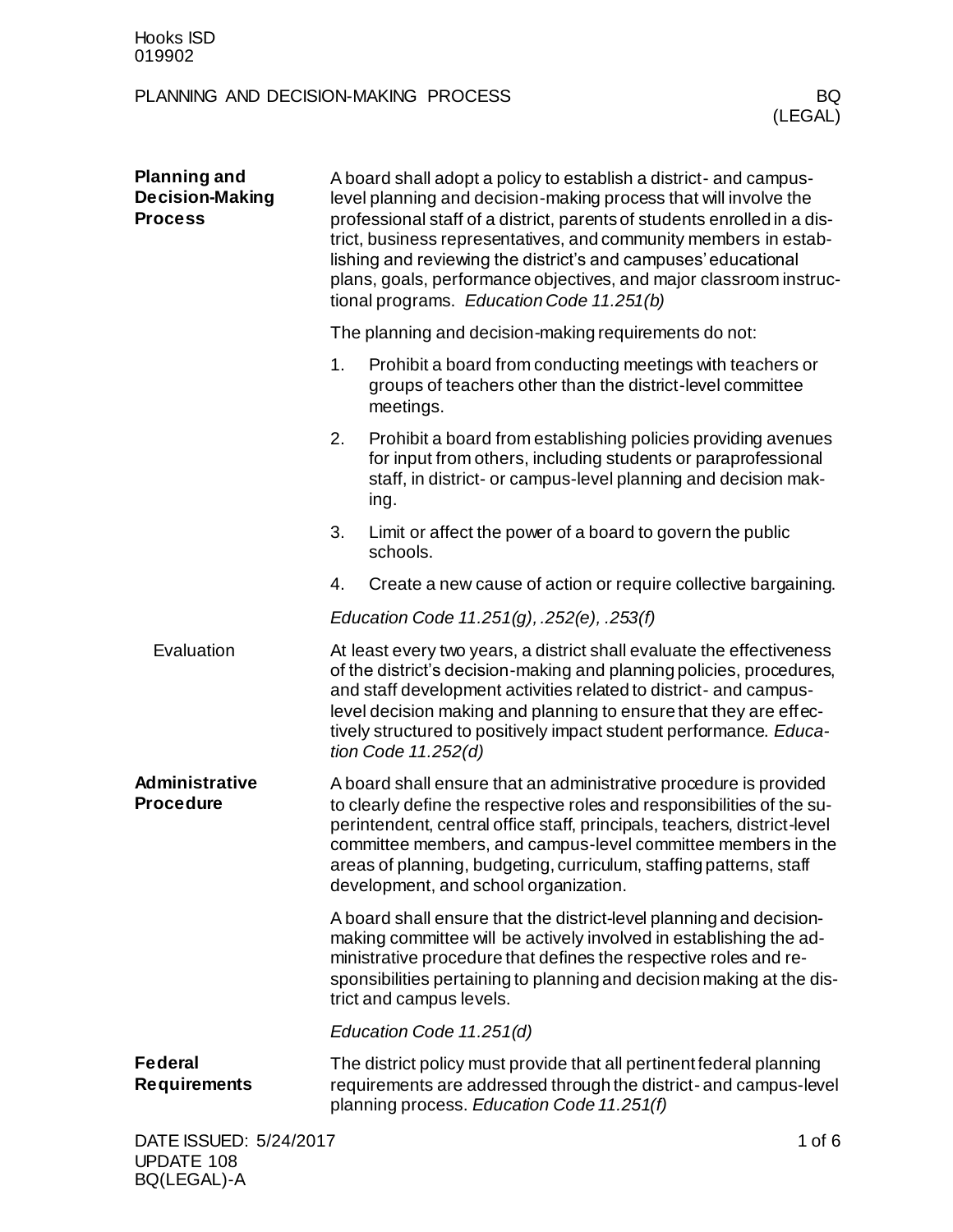| <b>Required Plans</b>                                             | A board shall ensure that a district improvement plan and im-<br>provement plans for each campus are developed, reviewed, and<br>revised annually for the purpose of improving the performance of<br>all students. Aboard shall annually approve district and campus<br>performance objectives and shall ensure that the district and cam-<br>pus plans: |                                                                                                                                                                                                                                                                                                                                                                                                                                                                                                                   |            |  |
|-------------------------------------------------------------------|----------------------------------------------------------------------------------------------------------------------------------------------------------------------------------------------------------------------------------------------------------------------------------------------------------------------------------------------------------|-------------------------------------------------------------------------------------------------------------------------------------------------------------------------------------------------------------------------------------------------------------------------------------------------------------------------------------------------------------------------------------------------------------------------------------------------------------------------------------------------------------------|------------|--|
|                                                                   | 1.                                                                                                                                                                                                                                                                                                                                                       | Are mutually supportive to accomplish the identified objec-<br>tives; and                                                                                                                                                                                                                                                                                                                                                                                                                                         |            |  |
|                                                                   | 2.                                                                                                                                                                                                                                                                                                                                                       | At a minimum, support the state goals and objectives under<br>Education Code Chapter 4.                                                                                                                                                                                                                                                                                                                                                                                                                           |            |  |
|                                                                   |                                                                                                                                                                                                                                                                                                                                                          | Education Code 11.251(a)                                                                                                                                                                                                                                                                                                                                                                                                                                                                                          |            |  |
| <b>Shared Services</b><br>Arrangement for<br><b>DAEP Services</b> |                                                                                                                                                                                                                                                                                                                                                          | A district participating in a shared services arrangement for disci-<br>plinary alternative education program (DAEP) services shall ensure<br>that the district improvement plan and each campus-level plan in-<br>clude the performance of the DAEP student group for the district.<br>The identified objectives for the improvement plans shall include:                                                                                                                                                        |            |  |
|                                                                   | 1.                                                                                                                                                                                                                                                                                                                                                       | Student groups served, including overrepresentation of stu-<br>dents from economically disadvantaged families, with ethnic<br>and racial representations, and with a disability who receive<br>special education and limited English proficiency services;                                                                                                                                                                                                                                                        |            |  |
|                                                                   | 2.                                                                                                                                                                                                                                                                                                                                                       | Attendance rates;                                                                                                                                                                                                                                                                                                                                                                                                                                                                                                 |            |  |
|                                                                   | 3.                                                                                                                                                                                                                                                                                                                                                       | Pre- and post-assessment results;                                                                                                                                                                                                                                                                                                                                                                                                                                                                                 |            |  |
|                                                                   | 4.                                                                                                                                                                                                                                                                                                                                                       | Dropout rates;                                                                                                                                                                                                                                                                                                                                                                                                                                                                                                    |            |  |
|                                                                   | 5.                                                                                                                                                                                                                                                                                                                                                       | Graduation rates; and                                                                                                                                                                                                                                                                                                                                                                                                                                                                                             |            |  |
|                                                                   | 6.                                                                                                                                                                                                                                                                                                                                                       | Recidivism rates.                                                                                                                                                                                                                                                                                                                                                                                                                                                                                                 |            |  |
|                                                                   |                                                                                                                                                                                                                                                                                                                                                          | 19 TAC 103.1201(b)                                                                                                                                                                                                                                                                                                                                                                                                                                                                                                |            |  |
| <b>District</b><br>Improvement Plan                               |                                                                                                                                                                                                                                                                                                                                                          | A district shall have a district improvement plan that is developed,<br>evaluated, and revised annually, in accordance with district policy,<br>by the superintendent with the assistance of the district-level com-<br>mittee. The purpose of the district improvement plan is to guide<br>district and campus staff in the improvement of student perfor-<br>mance for all student groups in order to attain state standards in<br>respect to the achievement indicators. Education Code 11.252(a)<br>[See AIA] |            |  |
|                                                                   |                                                                                                                                                                                                                                                                                                                                                          | The district improvement plan must include provisions for:                                                                                                                                                                                                                                                                                                                                                                                                                                                        |            |  |
|                                                                   | 1.                                                                                                                                                                                                                                                                                                                                                       | A comprehensive needs assessment addressing performance<br>on the achievement indicators, and other appropriate<br>measures of performance, that are disaggregated by all stu-                                                                                                                                                                                                                                                                                                                                    |            |  |
| DATE ISSUED: 5/24/2017                                            |                                                                                                                                                                                                                                                                                                                                                          |                                                                                                                                                                                                                                                                                                                                                                                                                                                                                                                   | $2$ of $6$ |  |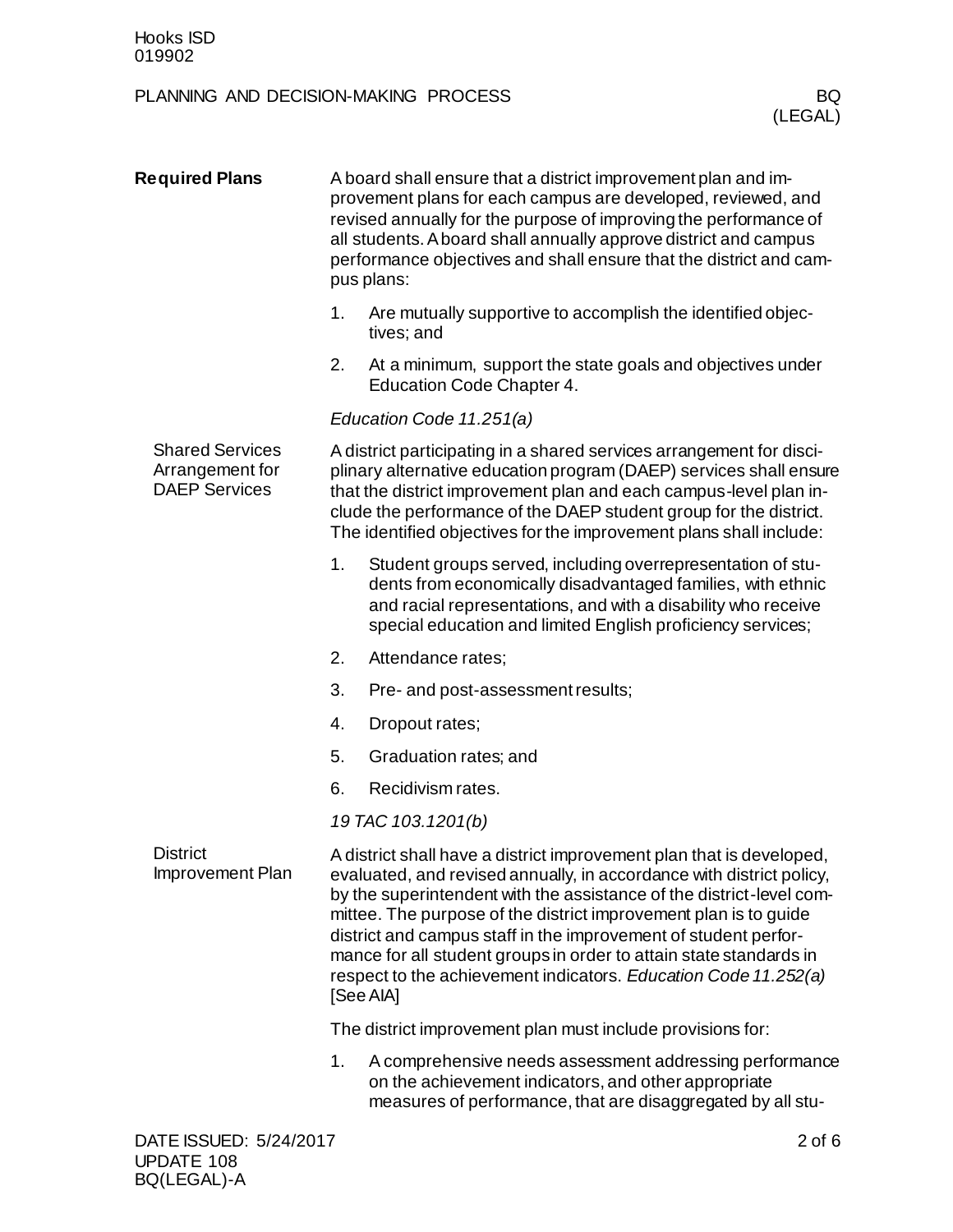dent groups served by a district, including categories of ethnicity, socioeconomic status, sex, and populations served by special programs, including students in special education programs under Education Code Chapter 29, Subchapter A.

- 2. Measurable district performance objectives for all appropriate achievement indicators for all student populations, including students in special education programs under Education Code Chapter 29, Subchapter A, and other measures of student performance that may be identified through the comprehensive needs assessment.
- 3. Strategies for improvement of student performance that include:
	- a. Instructional methods for addressing the needs of student groups not achieving their full potential.
	- b. Methods for addressing the needs of students for special programs, including:
		- (1) Suicide prevention programs, in accordance with Health and Safety Code Chapter 161, Subchapter O-1, which includes a parental or guardian notification procedure [see FFB];
		- (2) Conflict resolution programs;
		- (3) Violence prevention programs; and
		- (4) Dyslexia treatment programs.
	- c. Dropout reduction.
	- d. Integration of technology in instructional and administrative programs.
	- e. Discipline management.
	- f. Staff development for professional staff of a district.
	- g. Career education to assist students in developing the knowledge, skills, and competencies necessary for a broad range of career opportunities.
	- h. Accelerated education.
- 4. Strategies for providing to middle school, junior high school, and high school students, those students' teachers and school counselors, and those students' parents information about: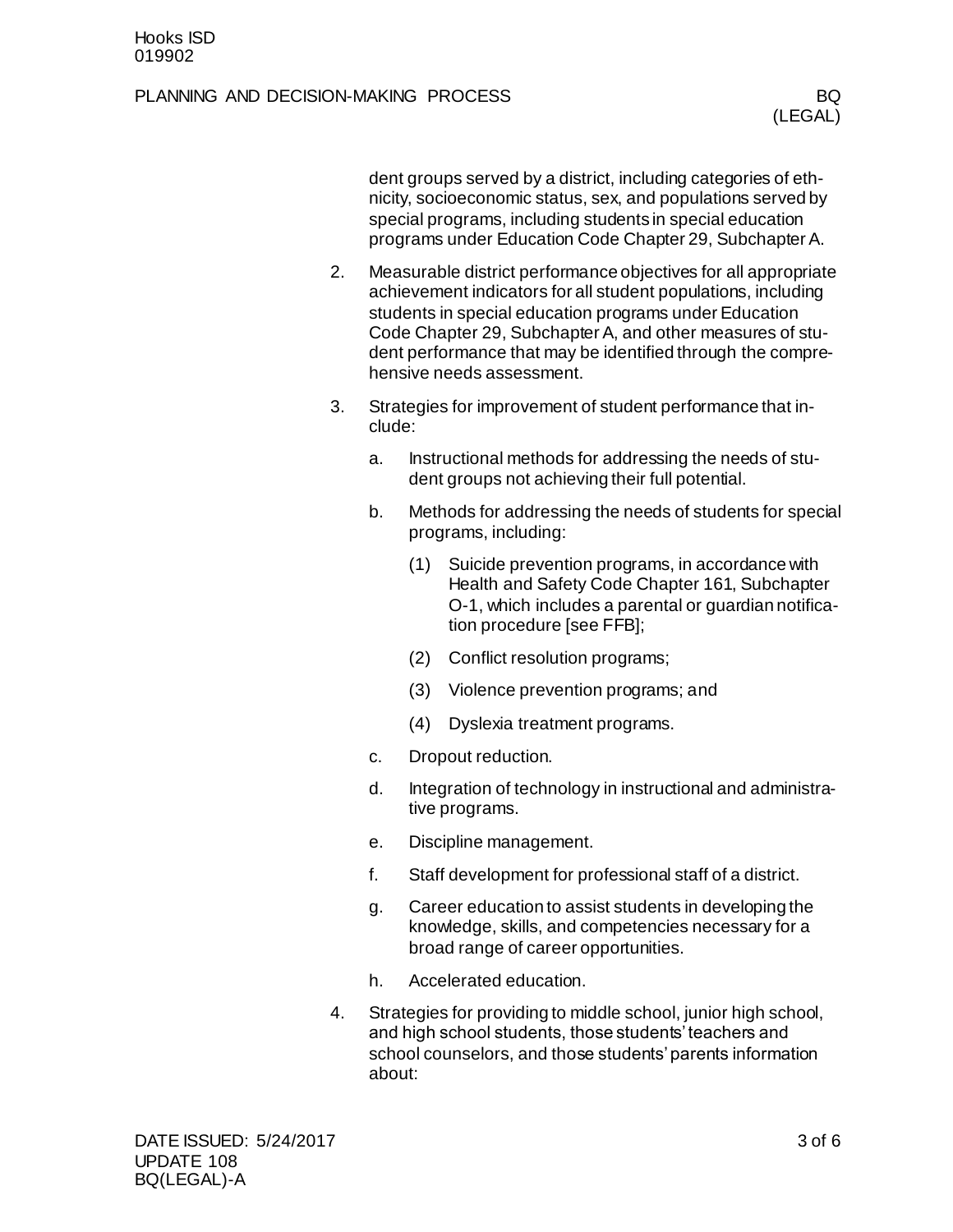- a. Higher education admissions and financial aid opportunities.
- b. The TEXAS grant program and the Teach for Texas grant program.
- c. The need for students to make informed curriculum choices to be prepared for success beyond high school.
- d. Sources of information on higher education admissions and financial aid.
- 5. Resources needed to implement identified strategies.
- 6. Staff responsible for ensuring the accomplishment of each strategy.
- 7. Timelines for ongoing monitoring of the implementation of each improvement strategy.
- 8. Formative evaluation criteria for determining periodically whether strategies are resulting in intended improvement of student performance.

#### *Education Code 11.252(a)*

- 9. A discipline management program providing for prevention of and education concerning unwanted physical or verbal aggression, sexual harassment, and other forms of bullying in schools, on school grounds, and in school vehicles. *Education Code 37.083(a)*
- 10. A dating violence policy that must:
	- a. Include a definition of dating violence that includes the intentional use of physical, sexual, verbal, or emotional abuse by a person to harm, threaten, intimidate, or control another person in a dating relationship, as defined by Family Code 71.0021; and
	- b. Address safety planning, enforcement of protective orders, school-based alternatives to protective orders, training for teachers and administrators, counseling for affected students, and awareness education for students and parents.

#### *Education Code 37.0831* [See FFH]

11. A policy addressing sexual abuse and other maltreatment of children that must include: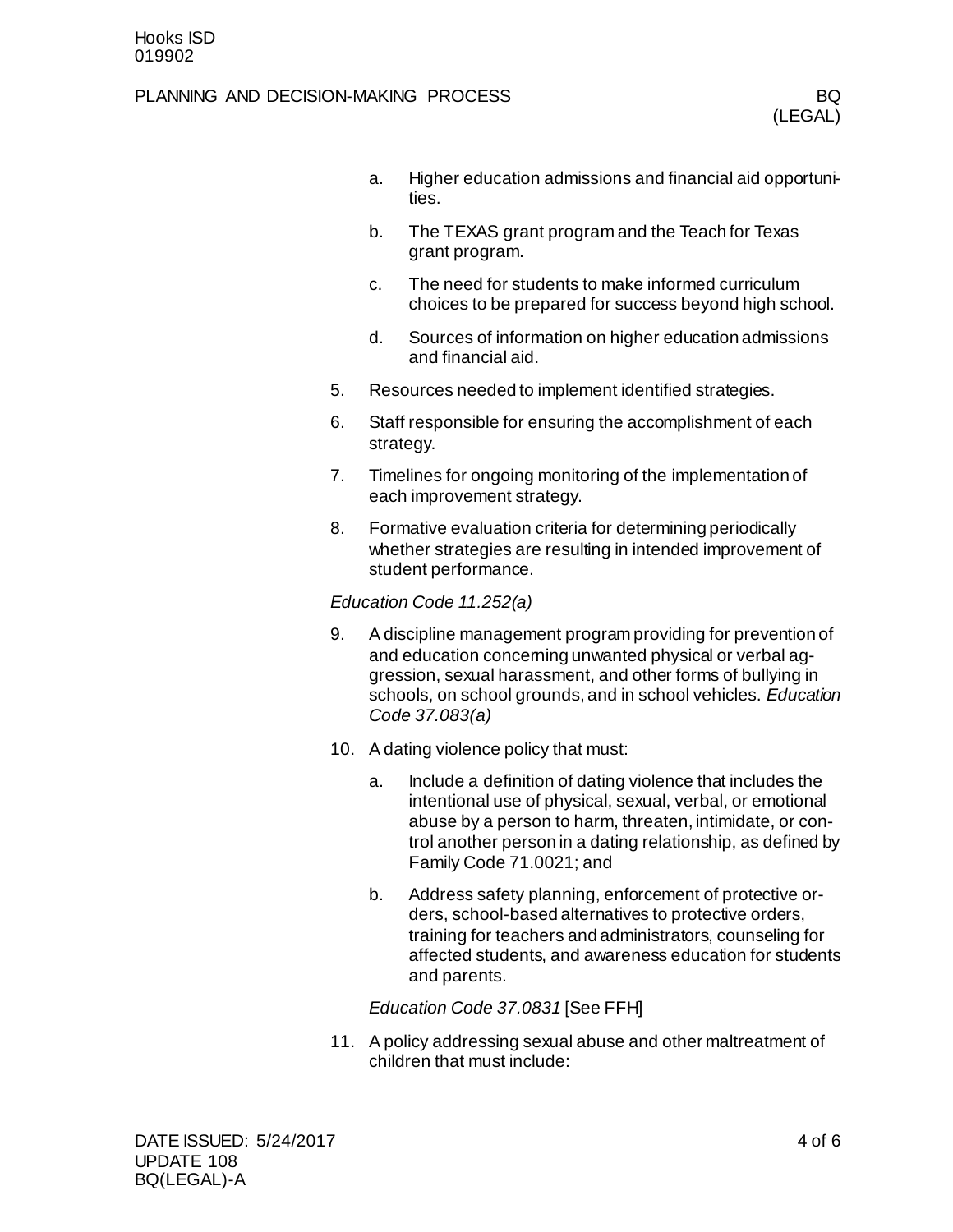|                   |                                    | a. | Methods for increasing staff, student, and parent aware-<br>ness of issues regarding sexual abuse and other mal-<br>treatment of children, including prevention techniques<br>and knowledge of likely warning signs indicating that a<br>child may be a victim of sexual abuse or other maltreat-<br>ment, using resources developed by TEA. These meth-<br>ods must include the staff training described at Educa-<br>tion Code 38.0041(c) [see DMA];                                                                                 |  |
|-------------------|------------------------------------|----|----------------------------------------------------------------------------------------------------------------------------------------------------------------------------------------------------------------------------------------------------------------------------------------------------------------------------------------------------------------------------------------------------------------------------------------------------------------------------------------------------------------------------------------|--|
|                   |                                    | b. | Actions that a child who is a victim of sexual abuse or<br>other maltreatment should take to obtain assistance and<br>intervention; and                                                                                                                                                                                                                                                                                                                                                                                                |  |
|                   |                                    | c. | Available counseling options for students affected by<br>sexual abuse or other maltreatment.                                                                                                                                                                                                                                                                                                                                                                                                                                           |  |
|                   |                                    |    | The policy must be included in any informational handbook<br>provided to students and parents.                                                                                                                                                                                                                                                                                                                                                                                                                                         |  |
|                   |                                    |    | Education Code 38.0041                                                                                                                                                                                                                                                                                                                                                                                                                                                                                                                 |  |
|                   |                                    |    | A district's plan for the improvement of student performance is not<br>filed with TEA, but the district must make the plan available to TEA<br>on request. Education Code 11.252(b)                                                                                                                                                                                                                                                                                                                                                    |  |
| Campus-Level Plan |                                    |    | Each school year, the principal of each school campus, with the<br>assistance of the campus-level committee, shall develop, review,<br>and revise the campus improvement plan for the purpose of im-<br>proving student performance for all student populations, including<br>students in special education programs under Education Code<br>Chapter 29, Subchapter A, with respect to the student achievement<br>indicators and any other appropriate performance measures for<br>special needs populations. Education Code 11.253(c) |  |
|                   | Each campus improvement plan must: |    |                                                                                                                                                                                                                                                                                                                                                                                                                                                                                                                                        |  |
|                   | 1.                                 |    | Assess the academic achievement for each student in the<br>school using the achievement indicator system.                                                                                                                                                                                                                                                                                                                                                                                                                              |  |
|                   | 2.                                 |    | Set the campus performance objectives based on the<br>achievement indicator system, including objectives for special<br>needs populations, including students in special education<br>programs under Education Code Chapter 29, Subchapter A.                                                                                                                                                                                                                                                                                          |  |
|                   | 3.                                 |    | Identify how the campus goals will be met for each student.                                                                                                                                                                                                                                                                                                                                                                                                                                                                            |  |
|                   | 4.                                 |    | Determine the resources needed to implement the plan.                                                                                                                                                                                                                                                                                                                                                                                                                                                                                  |  |
|                   | 5.                                 |    | Identify staff needed to implement the plan.                                                                                                                                                                                                                                                                                                                                                                                                                                                                                           |  |
|                   | 6.                                 |    | Set time lines for reaching the goals.                                                                                                                                                                                                                                                                                                                                                                                                                                                                                                 |  |
|                   |                                    |    |                                                                                                                                                                                                                                                                                                                                                                                                                                                                                                                                        |  |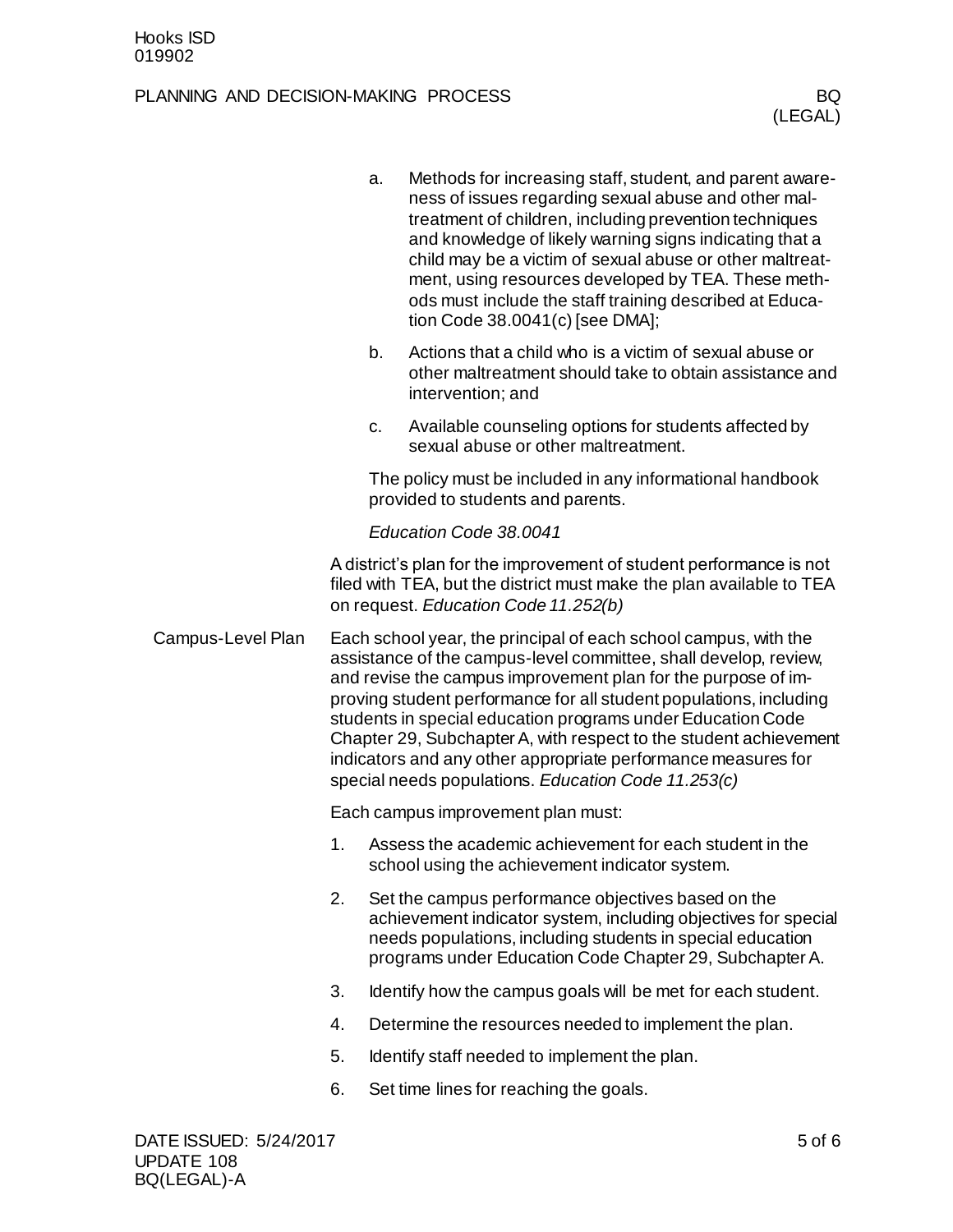| 7.  | Measure progress toward the performance objectives periodi-<br>cally to ensure that the plan is resulting in academic im-<br>provement. |                                                                                                                                                                                                                              |  |  |  |  |
|-----|-----------------------------------------------------------------------------------------------------------------------------------------|------------------------------------------------------------------------------------------------------------------------------------------------------------------------------------------------------------------------------|--|--|--|--|
| 8.  |                                                                                                                                         | Provide for a program to encourage parental involvement at<br>the campus.                                                                                                                                                    |  |  |  |  |
| 9.  | Include goals and methods for violence prevention and inter-<br>vention on campus.                                                      |                                                                                                                                                                                                                              |  |  |  |  |
| 10. |                                                                                                                                         | If the campus is an elementary, middle, or junior high school,<br>set goals and objectives for the coordinated health program at<br>the campus based on:                                                                     |  |  |  |  |
|     | a.                                                                                                                                      | Student fitness assessment data, including any data<br>from research-based assessments such as the school<br>health index assessment and planning tool created by<br>the federal Centers for Disease Control and Prevention; |  |  |  |  |
|     | b.                                                                                                                                      | Student academic performance data;                                                                                                                                                                                           |  |  |  |  |
|     | C <sub>1</sub>                                                                                                                          | Student attendance rates;                                                                                                                                                                                                    |  |  |  |  |
|     | d.                                                                                                                                      | The percentage of students who are educationally dis-<br>advantaged;                                                                                                                                                         |  |  |  |  |
|     | е.                                                                                                                                      | The use and success of any method to ensure that stu-<br>dents participate in moderate to vigorous physical activi-<br>ty; and                                                                                               |  |  |  |  |

f. Any other indicator recommended by the local school health advisory council.

*Education Code 11.253(d)*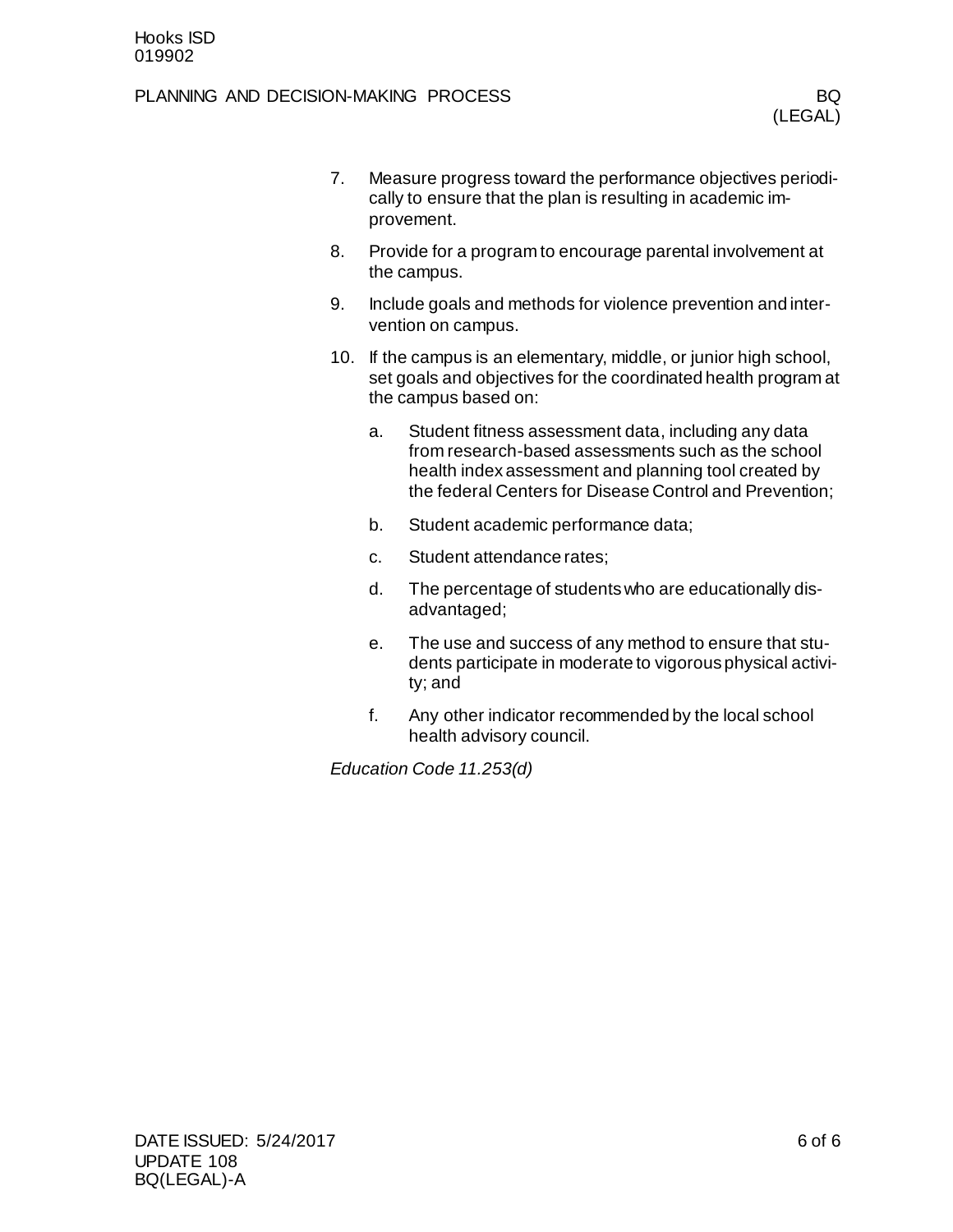| Hooks ISD<br>019902                                              |                                                                                                                                                                                                                                                     |    |                                                                                                                                                                                                                                                                                                                                 |                       |
|------------------------------------------------------------------|-----------------------------------------------------------------------------------------------------------------------------------------------------------------------------------------------------------------------------------------------------|----|---------------------------------------------------------------------------------------------------------------------------------------------------------------------------------------------------------------------------------------------------------------------------------------------------------------------------------|-----------------------|
| <b>STUDENT DISCIPLINE</b>                                        |                                                                                                                                                                                                                                                     |    | PLACEMENT IN A DISCIPLINARY ALTERNATIVE EDUCATION SETTING                                                                                                                                                                                                                                                                       | <b>FOC</b><br>(LEGAL) |
| <b>Removal Under</b><br><b>Student Code of</b><br><b>Conduct</b> | The Student Code of Conduct must specify conditions that author-<br>ize or require a principal or other appropriate administrator to trans-<br>fer a student to a disciplinary alternative education program<br>(DAEP). Education Code 37.001(a)(2) |    |                                                                                                                                                                                                                                                                                                                                 |                       |
| <b>Mandatory</b><br><b>Placement in DAEP</b>                     |                                                                                                                                                                                                                                                     |    | A student shall be removed from class and placed in a DAEP if the<br>student engages in conduct described in Education Code 37.006<br>that requires placement. Education Code 37.006                                                                                                                                            |                       |
| School-Related<br>Misconduct                                     |                                                                                                                                                                                                                                                     |    | A student shall be removed from class and placed in a DAEP if the<br>student engages in conduct involving a public school that contains<br>the elements of the offense of false alarm or report under Penal<br>Code 42.06, or terroristic threat under Penal Code 22.07.                                                        |                       |
|                                                                  |                                                                                                                                                                                                                                                     |    | A student shall also be removed from class and placed in a DAEP<br>if the student commits the following on or within 300 feet of school<br>property, as measured from any point on the school's real property<br>boundary line, or while attending a school-sponsored or school-<br>related activity on or off school property: |                       |
|                                                                  | 1.                                                                                                                                                                                                                                                  |    | Engages in conduct punishable as a felony.                                                                                                                                                                                                                                                                                      |                       |
|                                                                  | 2.                                                                                                                                                                                                                                                  |    | Engages in conduct that contains the elements of assault,<br>under Penal Code 22.01(a)(1).                                                                                                                                                                                                                                      |                       |
|                                                                  | 3.                                                                                                                                                                                                                                                  |    | Sells, gives, or delivers to another person or possesses, uses,<br>or is under the influence of:                                                                                                                                                                                                                                |                       |
|                                                                  |                                                                                                                                                                                                                                                     | a. | Marijuana or a controlled substance, as defined by the<br>Texas Controlled Substances Act, Health and Safety<br>Code Chapter 481, or by 21 U.S.C. 801, et seq.;                                                                                                                                                                 |                       |
|                                                                  |                                                                                                                                                                                                                                                     | b. | A dangerous drug, as defined by the Texas Dangerous<br>Drug Act, Health and Safety Code Chapter 483.                                                                                                                                                                                                                            |                       |
|                                                                  | 4.                                                                                                                                                                                                                                                  |    | Sells, gives, or delivers to another person an alcoholic bever-<br>age, as defined by Alcoholic Beverage Code 1.04, or commits<br>a serious act or offense while under the influence of alcohol,<br>or possesses, uses, or is under the influence of an alcoholic<br>beverage.                                                  |                       |
|                                                                  | 5.                                                                                                                                                                                                                                                  |    | Engages in conduct that contains the elements of an offense<br>relating to an abusable volatile chemical under Health and<br>Safety Code 485.031 through 485.034.                                                                                                                                                               |                       |
|                                                                  | 6.                                                                                                                                                                                                                                                  |    | Engages in conduct that contains the elements of the offense<br>of public lewdness under Penal Code 21.07.                                                                                                                                                                                                                      |                       |
|                                                                  | 7.                                                                                                                                                                                                                                                  |    | Engages in conduct that contains the elements of the offense<br>of indecent exposure under Penal Code 21.08.                                                                                                                                                                                                                    |                       |

*Education Code 37.006(a)*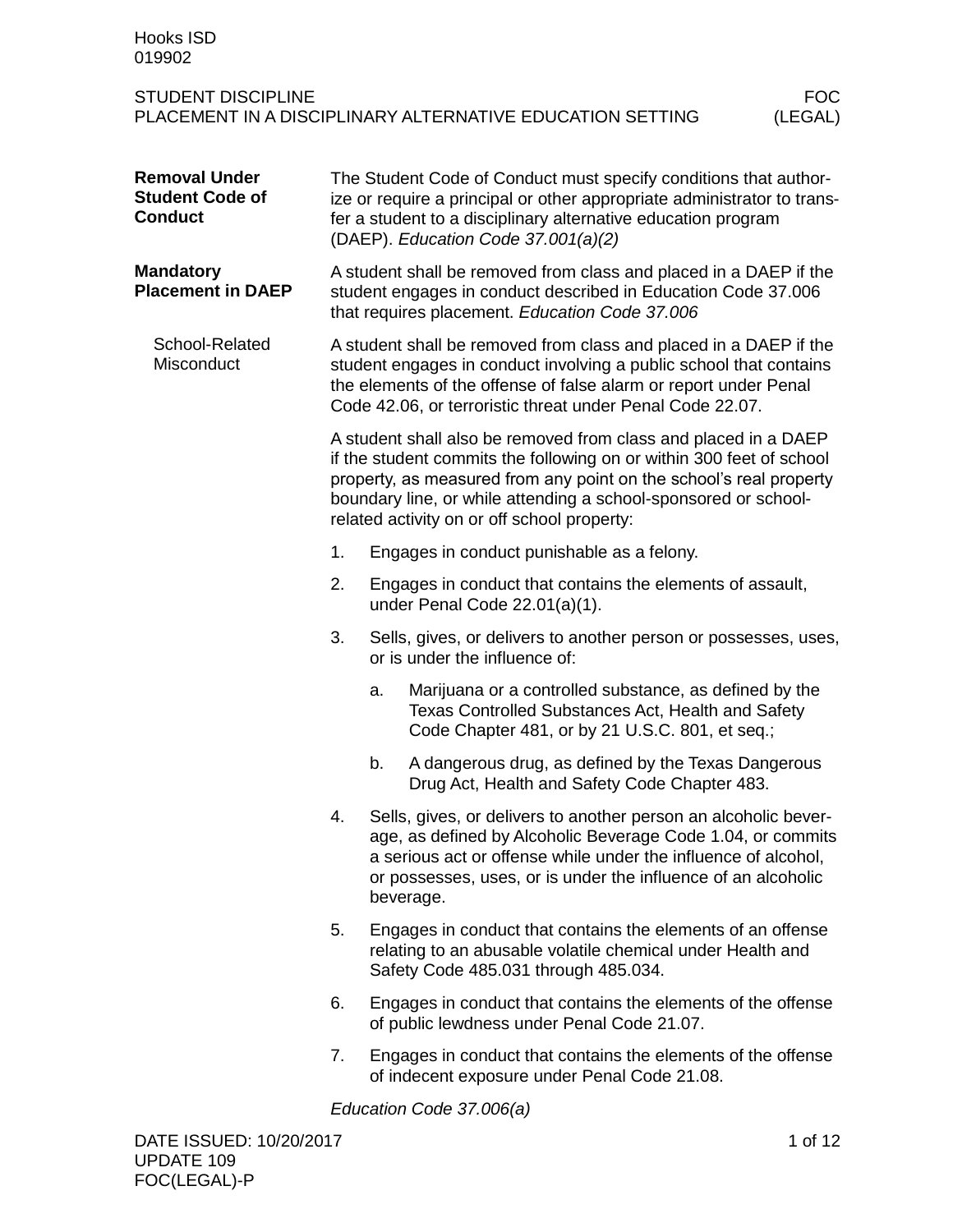| Exception                             |    | Removal to a DAEP for school-related misconduct is not required if<br>the student is expelled for the same conduct. Education Code<br>37.006(m)                                                                                                                                                                                                                                                        |
|---------------------------------------|----|--------------------------------------------------------------------------------------------------------------------------------------------------------------------------------------------------------------------------------------------------------------------------------------------------------------------------------------------------------------------------------------------------------|
| Retaliation                           |    | Except where a student engages in retaliatory acts against a dis-<br>trict employee for which expulsion is mandatory [see FOD], a stu-<br>dent shall be removed from class and placed in a DAEP if the stu-<br>dent engages in conduct on or off school property containing the<br>elements of retaliation under Penal Code 36.06, against any school<br>employee. Education Code 37.006(b)            |
| <b>Conduct Unrelated</b><br>to School |    | In addition to the circumstances listed above, a student shall be<br>removed from class and placed in a DAEP based on conduct oc-<br>curring off campus and while the student is not in attendance at a<br>school-sponsored or school-related activity if:                                                                                                                                             |
|                                       | 1. | The student receives deferred prosecution under Family Code<br>53.03 for conduct defined as a felony offense in Penal Code<br>Title 5 or the felony offense of aggravated robbery under Pe-<br>nal Code 29.03;                                                                                                                                                                                         |
|                                       | 2. | A court or jury finds that the student has engaged in delin-<br>quent conduct under Family Code 54.03 for conduct defined<br>as a felony offense in Penal Code Title 5 or the felony offense<br>of aggravated robbery under Penal Code 29.03; or                                                                                                                                                       |
|                                       | 3. | The superintendent or designee has a reasonable belief that<br>the student has engaged in conduct defined as a felony of-<br>fense in Penal Code Title 5 or the felony offense of aggravat-<br>ed robbery under Penal Code 29.03.                                                                                                                                                                      |
|                                       |    | Education Code 37.006(c)                                                                                                                                                                                                                                                                                                                                                                               |
| Reasonable<br><b>Belief</b>           |    | In determining whether there is a reasonable belief that a stu-<br>dent has engaged in conduct defined as a felony offense, a<br>superintendent or a superintendent's designee may consider<br>all available information and must consider the information<br>furnished under Code of Criminal Procedure Article 15.27.<br>Education Code 37.006(e); Code of Criminal Procedure<br>15.27(a) [See GRAA] |
| <b>Title 5 Felonies</b>               |    | The following are felony offenses listed in Penal Code, Title 5, Of-<br>fenses Against the Person.                                                                                                                                                                                                                                                                                                     |
|                                       | 1. | Murder. Penal Code 19.02                                                                                                                                                                                                                                                                                                                                                                               |
|                                       | 2. | Capital Murder. Penal Code 19.03                                                                                                                                                                                                                                                                                                                                                                       |
|                                       | 3. | Manslaughter. Penal Code 19.04                                                                                                                                                                                                                                                                                                                                                                         |
|                                       | 4. | Criminally Negligent Homicide. Penal Code 19.05                                                                                                                                                                                                                                                                                                                                                        |
| DATE ISSUED: 10/20/2017               |    | 2 of 12                                                                                                                                                                                                                                                                                                                                                                                                |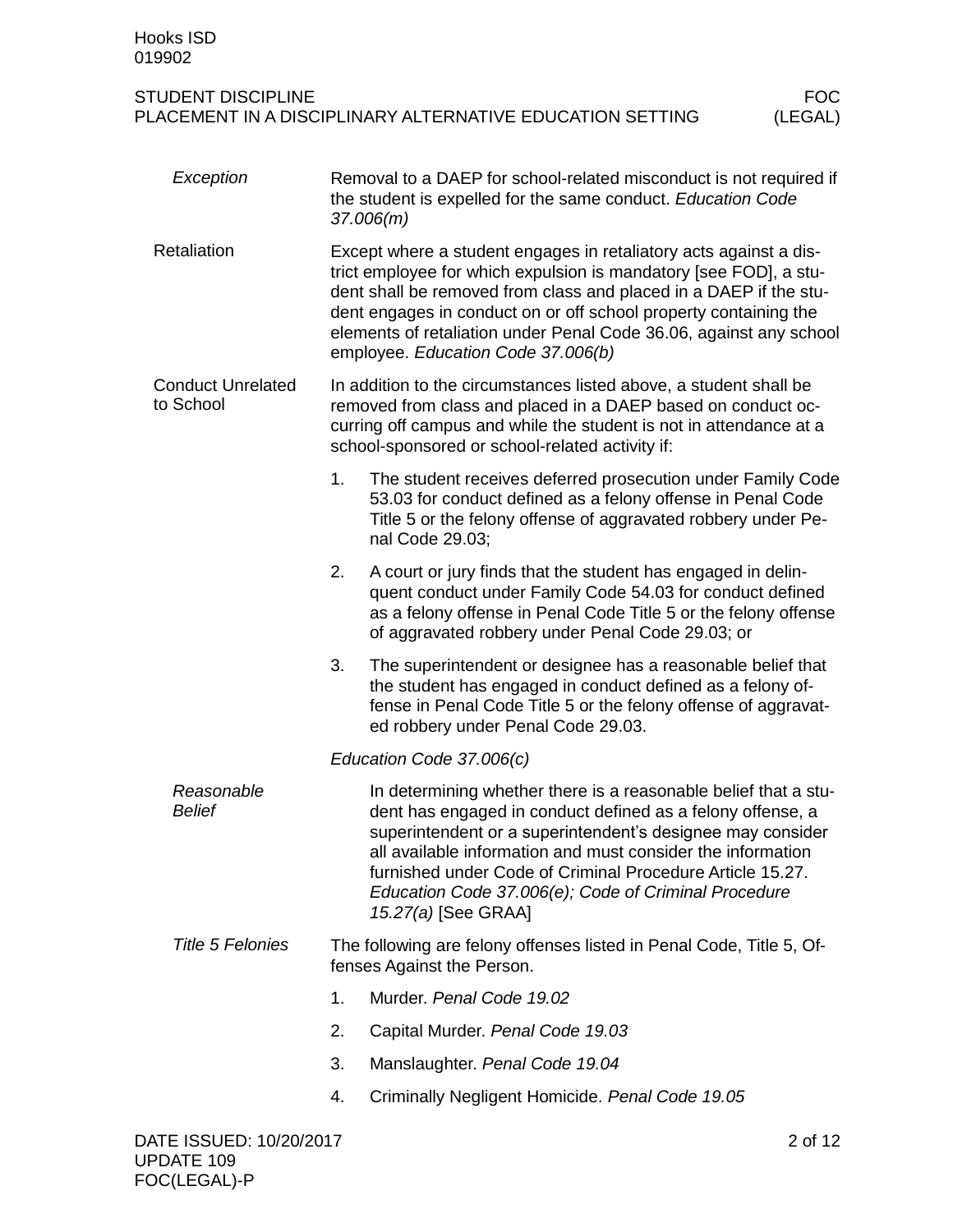#### STUDENT DISCIPLINE FOCUS IN A 1999 OF THE STUDENT DISCIPLINE PLACEMENT IN A DISCIPLINARY ALTERNATIVE EDUCATION SETTING (LEGAL)

- 5. Unlawful Restraint, if:
	- a. The person restrained was younger than 17 years of age; or
	- b. The actor recklessly exposes the victim to a substantial risk of serious bodily injury; restrains an individual the actor knows is a public servant while the public servant is lawfully discharging an official duty or in retaliation or on account of an exercise of official power or performance of an official duty; or while in custody restrains any other person.

*Penal Code 20.02*

- 6. Kidnapping. *Penal Code 20.03*
- 7. Aggravated Kidnapping. *Penal Code 20.04*
- 8. Smuggling of Persons. *Penal Code 20.05*
- 9. Continuous Smuggling of Persons. *Penal Code 20.06*
- 10. Trafficking of Persons. *Penal Code 20A.02*
- 11. Continuous Trafficking of Persons. *Penal Code 20A.03*
- 12. Continuous Sexual Abuse of Young Child or Children. *Penal Code 21.02*
- 13. Bestiality. *Penal Code 21.09*
- 14. Indecency with a Child. *Penal Code 21.11*
- 15. Improper Relationship between Educator and Student. *Penal Code 21.12*
- 16. Invasive Visual Recording. *Penal Code 21.15*
- 17. Unlawful Disclosure or Promotion of Intimate Visual Material. *Penal Code 21.16*
- 18. Voyeurism, if the victim was younger than 14 years of age at the time of the offense. *Penal Code 21.17*
- 19. Sexual Coercion. *Penal Code 21.18*
- 20. Assault, if the offense is punishable as a felony as specified in Penal Code 22.01(b), (b-1), and (b-2). *Penal Code 22.01*
- 21. Sexual Assault. *Penal Code 22.011*
- 22. Aggravated Assault. *Penal Code 22.02*
- 23. Aggravated Sexual Assault. *Penal Code 22.021*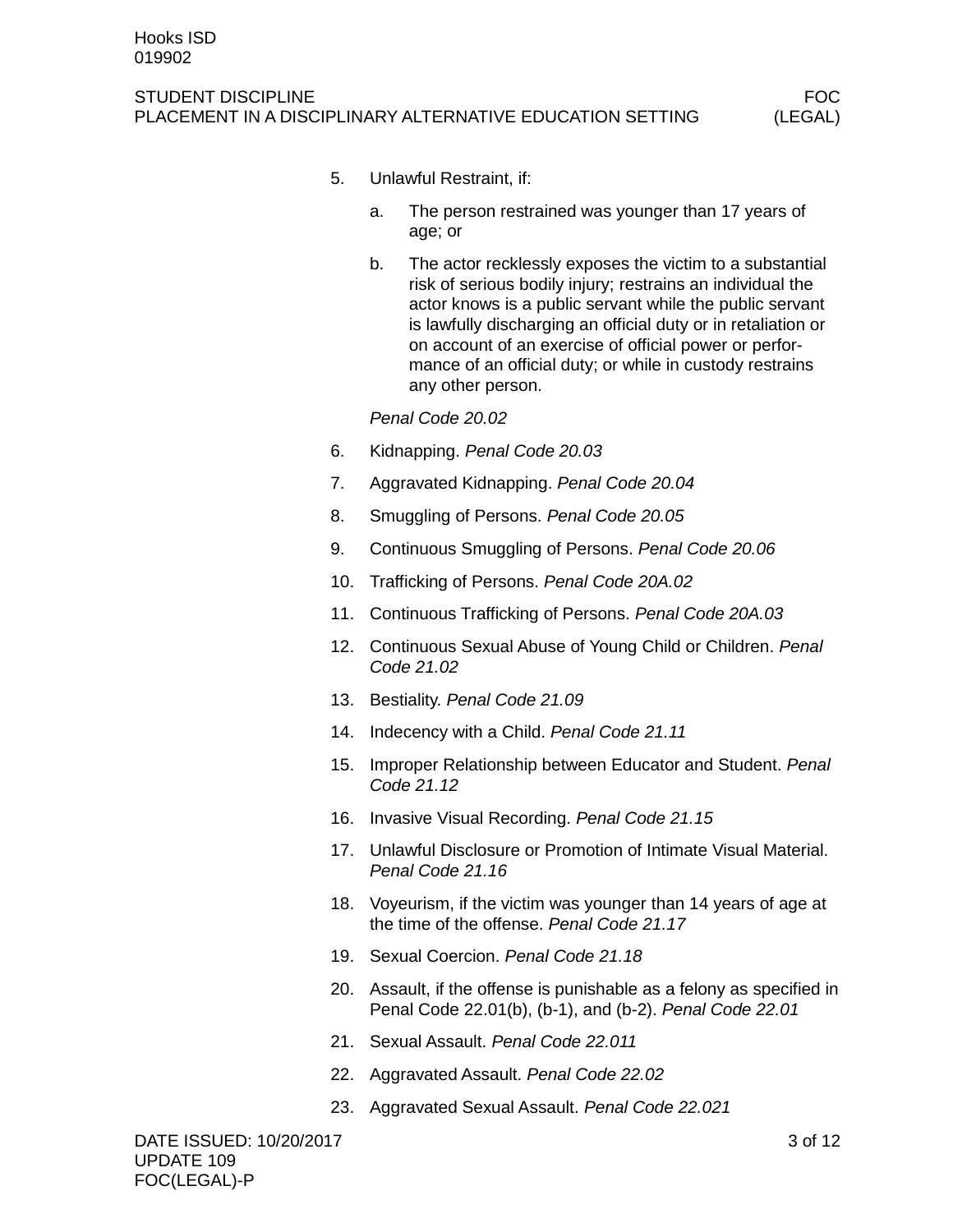|                                      |                |    | 24. Injury to a Child, Elderly Individual, or Disabled Individual.<br>Penal Code 22.04                                                                                                                                                                                                                                                         |
|--------------------------------------|----------------|----|------------------------------------------------------------------------------------------------------------------------------------------------------------------------------------------------------------------------------------------------------------------------------------------------------------------------------------------------|
|                                      | 25.            |    | Abandoning or Endangering a Child. Penal Code 22.041                                                                                                                                                                                                                                                                                           |
|                                      |                |    | 26. Deadly Conduct, if the person knowingly discharges a firearm<br>at or in the direction of one or more individuals, or at or in the<br>direction of a habitation, building, or vehicle and is reckless as<br>to whether the habitation, building, or vehicle is occupied. Pe-<br>nal Code 22.05                                             |
|                                      |                |    | 27. Terroristic Threat, if the actor threatens to commit any offense<br>involving violence to any person or property with intent to:                                                                                                                                                                                                           |
|                                      |                | a. | Place any person in fear of imminent serious bodily inju-<br>ry if the actor knows the person is a peace officer or<br>judge;                                                                                                                                                                                                                  |
|                                      |                | b. | Prevent or interrupt the occupation or use of a building,<br>room, place of assembly, place to which the public has<br>access, place of employment or occupation, aircraft, au-<br>tomobile, or other form of conveyance, or other public<br>place if the prevention or interruption causes pecuniary<br>loss of \$1,500 or more to the owner; |
|                                      |                | c. | Cause impairment or interruption of public communica-<br>tions, public transportation, public water, gas, or power<br>supply or other public service;                                                                                                                                                                                          |
|                                      |                | d. | Place the public or a substantial group of the public in<br>fear of serious bodily injury; or                                                                                                                                                                                                                                                  |
|                                      |                | е. | Influence the conduct or activities of a branch or agency<br>of the federal government, the state, or a political subdi-<br>vision.                                                                                                                                                                                                            |
|                                      |                |    | Penal Code 22.07                                                                                                                                                                                                                                                                                                                               |
|                                      |                |    | 28. Aiding Suicide, if the conduct causes suicide or attempted su-<br>icide that results in serious bodily injury. Penal Code 22.08                                                                                                                                                                                                            |
|                                      | 29.            |    | Tampering with Consumer Product. Penal Code 22.09                                                                                                                                                                                                                                                                                              |
|                                      | 30.            |    | Harassment by Persons in Certain Facilities or of Public<br>Servant. Penal Code 22.11                                                                                                                                                                                                                                                          |
| Sexual Assault of<br>Another Student |                |    | A student shall be removed from class and placed in a DAEP or<br>juvenile justice alternative education program (JJAEP) if:                                                                                                                                                                                                                    |
|                                      | 1 <sub>1</sub> |    | The student was convicted of, received adjudication for, or<br>was placed on probation for sexual assault of another student<br>while the students were assigned to the same campus, re-                                                                                                                                                       |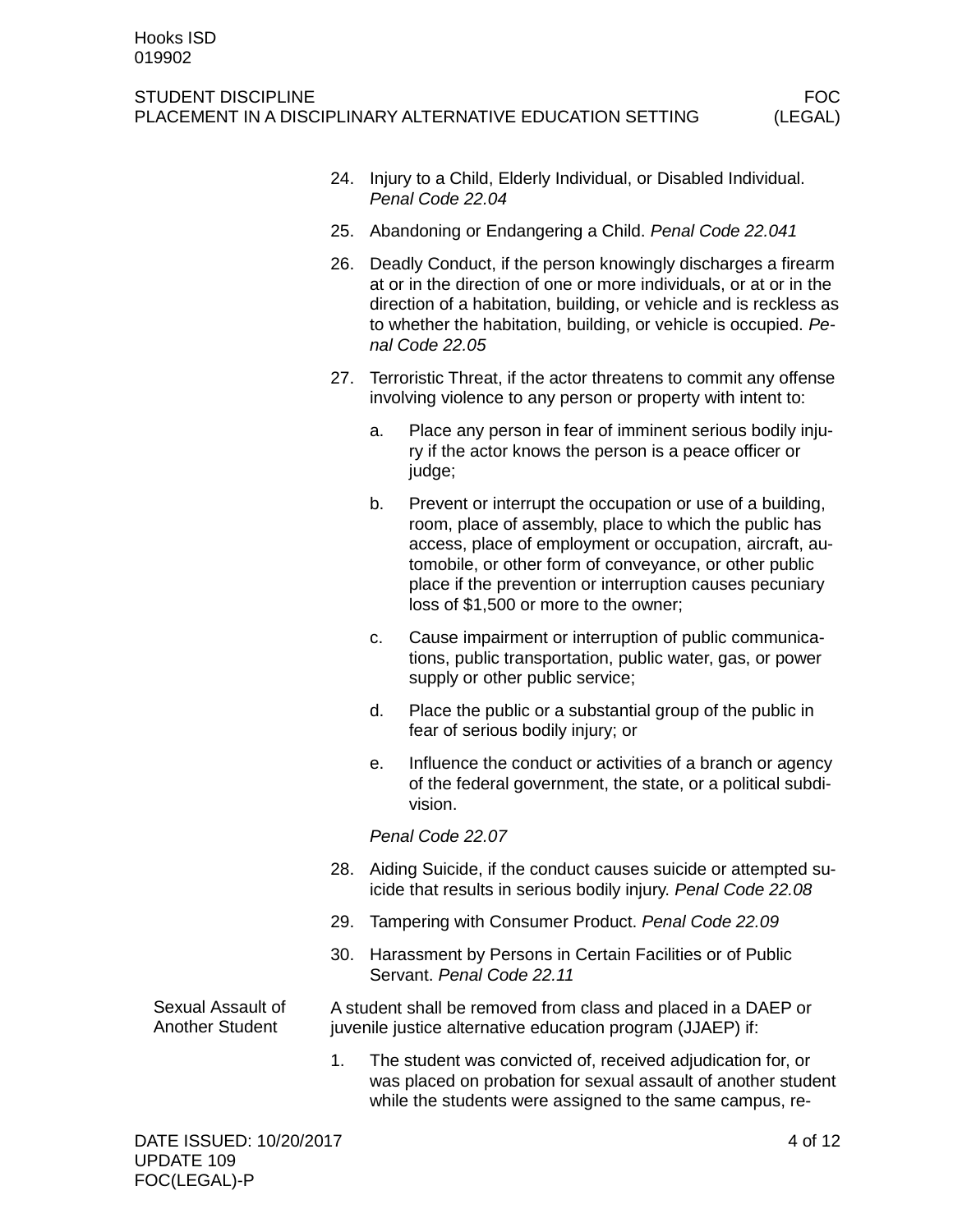|                                                 |                                                                                                                                                                                                      | gardless of whether the assault occurred on or off school<br>property;                                                                                                                                                                                                                                          |  |  |  |
|-------------------------------------------------|------------------------------------------------------------------------------------------------------------------------------------------------------------------------------------------------------|-----------------------------------------------------------------------------------------------------------------------------------------------------------------------------------------------------------------------------------------------------------------------------------------------------------------|--|--|--|
|                                                 | 2.                                                                                                                                                                                                   | The parent of the victim of the assault has requested that the<br>student be transferred to a campus other than that to which<br>the victim is assigned; and                                                                                                                                                    |  |  |  |
|                                                 | 3.                                                                                                                                                                                                   | There is only one campus in a district serving the grade level<br>in which the student is enrolled.                                                                                                                                                                                                             |  |  |  |
|                                                 |                                                                                                                                                                                                      | Education Code 25.0341, 37.0051(a) [See FDE at Sexual Assault<br>Transfer-Transfer of Assailant]                                                                                                                                                                                                                |  |  |  |
|                                                 |                                                                                                                                                                                                      | A limitation imposed by Education Code Chapter 37 on the length<br>of placement in a DAEP or a JJAEP does not apply to a placement<br>under this provision. Education Code 37.0051(b)                                                                                                                           |  |  |  |
| <b>Permissive Removal</b><br>Non-Title 5 Felony | A student may be removed from class and placed in a DAEP based<br>on conduct occurring off campus and while the student is not in<br>attendance at a school-sponsored or school-related activity if: |                                                                                                                                                                                                                                                                                                                 |  |  |  |
|                                                 | 1.                                                                                                                                                                                                   | The superintendent or designee has a reasonable belief [see<br>Reasonable Belief, above] that the student has engaged in<br>conduct defined as a felony offense other than aggravated<br>robbery under Penal Code 29.03, or those offenses listed in<br>Penal Code Title 5 [see above at Title 5 Felonies]; and |  |  |  |
|                                                 | 2.                                                                                                                                                                                                   | The continued presence of the student in the regular class-<br>room threatens the safety of other students or teachers or will<br>be detrimental to the educational process.                                                                                                                                    |  |  |  |
|                                                 |                                                                                                                                                                                                      | Education Code $37.006(d)$ – $(e)$                                                                                                                                                                                                                                                                              |  |  |  |
| <b>Bullying</b>                                 |                                                                                                                                                                                                      | A student may be removed from class and placed in a DAEP if the<br>student:                                                                                                                                                                                                                                     |  |  |  |
|                                                 | 1.                                                                                                                                                                                                   | Engages in bullying that encourages a student to commit or<br>attempt to commit suicide;                                                                                                                                                                                                                        |  |  |  |
|                                                 | 2.                                                                                                                                                                                                   | Incites violence against a student through group bullying; or                                                                                                                                                                                                                                                   |  |  |  |
|                                                 | 3.                                                                                                                                                                                                   | Releases or threatens to release intimate visual material of a<br>minor or student who is 18 years of age or older without the<br>student's consent.                                                                                                                                                            |  |  |  |
|                                                 |                                                                                                                                                                                                      | Nothing in this provision exempts a school from reporting a finding<br>of intimate visual material of a minor.                                                                                                                                                                                                  |  |  |  |
| <b>Definitions</b><br>"Bullying"                |                                                                                                                                                                                                      | "Bullying" has the meaning assigned by Education Code 37.0832.<br>[See FFI]                                                                                                                                                                                                                                     |  |  |  |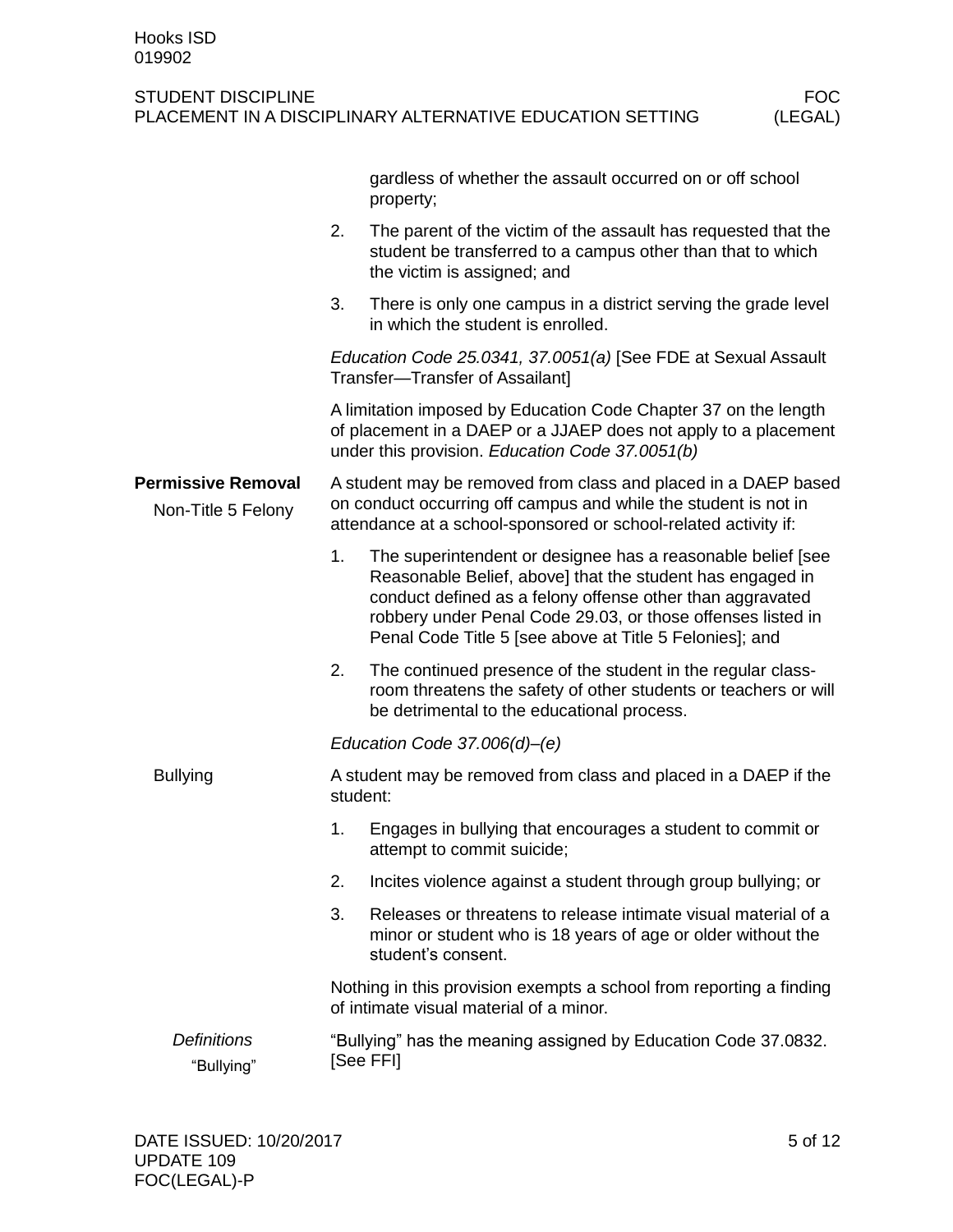#### STUDENT DISCIPLINE<br>PLACEMENT IN A DISCIPLINARY ALTERNATIVE EDUCATION SETTING (LEGAL) PLACEMENT IN A DISCIPLINARY ALTERNATIVE EDUCATION SETTING

| "Intimate Visual<br>Material"                                      | "Intimate visual material" has the meaning assigned by Civil Prac-<br>tice and Remedies Code 98B.001.                                                                                                                                                                                                                                                                                                                                                                                                                                                                                                                                                                                                                                       |
|--------------------------------------------------------------------|---------------------------------------------------------------------------------------------------------------------------------------------------------------------------------------------------------------------------------------------------------------------------------------------------------------------------------------------------------------------------------------------------------------------------------------------------------------------------------------------------------------------------------------------------------------------------------------------------------------------------------------------------------------------------------------------------------------------------------------------|
|                                                                    | Education Code 37.0052                                                                                                                                                                                                                                                                                                                                                                                                                                                                                                                                                                                                                                                                                                                      |
| One Year After<br>Conduct                                          | A principal or other appropriate administrator may, but is not re-<br>quired to, remove a student to a DAEP for off-campus conduct, for<br>which removal would otherwise be required, if the principal or other<br>appropriate administrator did not have knowledge of the conduct<br>before the first anniversary of the date the conduct occurred. Edu-<br>cation Code 37.006(n)                                                                                                                                                                                                                                                                                                                                                          |
| Certain<br>Organization and<br>Gang Membership<br>and Solicitation | A board or an educator shall recommend placing in DAEP any stu-<br>dent who commits the misdemeanor offenses described in Educa-<br>tion Code 37.121(a) and (c), regarding membership in or solicita-<br>tion to join a public school fraternity, sorority, secret society, or<br>gang [see FNCC]. Education Code 37.121(b)                                                                                                                                                                                                                                                                                                                                                                                                                 |
| <b>Older Students</b>                                              | A person who is 21 years of age or older and is admitted by a dis-<br>trict for the purpose of completing the requirements for a diploma is<br>not eligible for placement in a DAEP if the person engages in con-<br>duct that would require or authorize such placement for a student<br>under the age of 21. If the student engages in such conduct, the<br>district shall revoke the student's admission. Education Code<br>$25.001(b-1)$                                                                                                                                                                                                                                                                                                |
| <b>Placement of</b><br><b>Younger Students</b>                     | A student who is younger than ten shall be removed from class and<br>placed in a DAEP if the student engages in conduct for which ex-<br>pulsion would be required by Section 37.007. Education Code<br>37.006(f), .007(e) [See FOD]                                                                                                                                                                                                                                                                                                                                                                                                                                                                                                        |
| <b>Students Younger</b><br><b>Than Six</b>                         | Notwithstanding any other provision of the Education Code, a stu-<br>dent who is younger than six years of age may not be removed<br>from class and placed in a DAEP, except that a student younger<br>than six years of age who has been expelled pursuant to the Gun<br>Free Schools Act [see FOD] shall be provided educational services<br>in a DAEP. Education Code 37.006(I), .007(e)(2)                                                                                                                                                                                                                                                                                                                                              |
| <b>Process for Removal</b><br>Conference                           | Not later than the third class day after a student is removed by a<br>teacher or by the school principal or other appropriate administra-<br>tor, the campus behavior coordinator (CBC) or other appropriate<br>administrator shall schedule a conference among the CBC or other<br>appropriate administrator, the student's parent or guardian, the<br>teacher removing the student from class, if any, and the student. At<br>the conference, the student is entitled to written or oral notice of<br>the reasons for the removal, an explanation of the basis for the re-<br>moval, and an opportunity to respond to the reasons for the re-<br>moval. The student may not be returned to the regular class pend-<br>ing the conference. |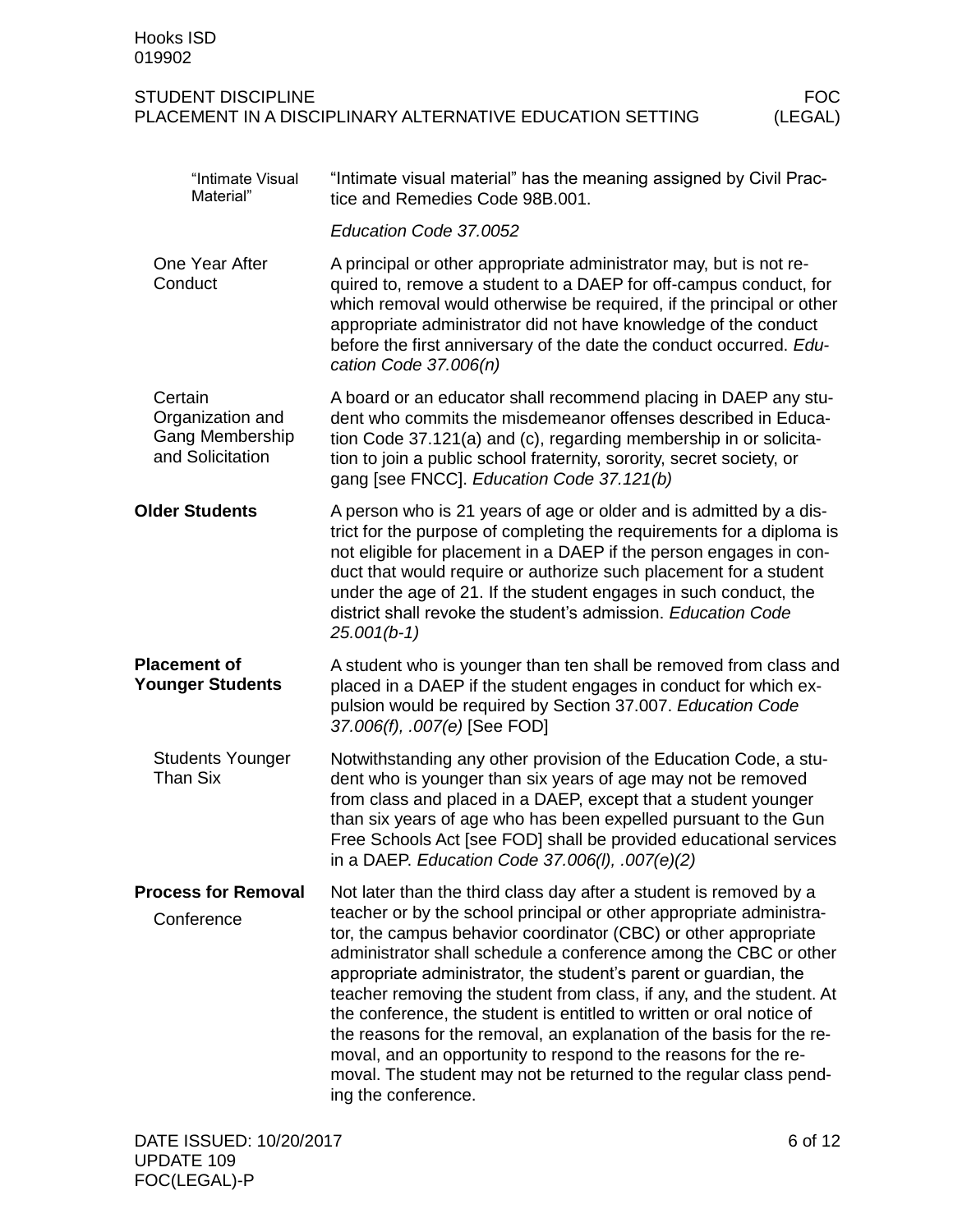| <b>Mitigating Factors</b>                  | Before ordering removal to a DAEP, the CBC must consider<br>whether the student acted in self-defense, the intent or lack of in-<br>tent at the time the student engaged in the conduct, the student's<br>disciplinary history, and whether the student has a disability that<br>substantially impairs the student's capacity to appreciate the<br>wrongfulness of the student's conduct, regardless of whether the<br>decision of the behavior coordinator concerns a mandatory or dis-<br>cretionary action. |
|--------------------------------------------|----------------------------------------------------------------------------------------------------------------------------------------------------------------------------------------------------------------------------------------------------------------------------------------------------------------------------------------------------------------------------------------------------------------------------------------------------------------------------------------------------------------|
| Order                                      | Following the conference, and whether or not each requested per-<br>son is in attendance after valid attempts to require the person's at-<br>tendance, the CBC, after considering any mitigating factors under<br>Education Code 37.001(a)(4) [see FO], shall order the placement<br>of the student for a period consistent with the Student Code of<br>Conduct.                                                                                                                                               |
| Appeal                                     | If district policy allows a student to appeal to the board or the<br>board's designee a decision of the CBC or other appropriate ad-<br>ministrator, the decision of the board or the board's designee is fi-<br>nal and may not be appealed.                                                                                                                                                                                                                                                                  |
|                                            | Education Code 37.009(a) [See Student Code of Conduct]                                                                                                                                                                                                                                                                                                                                                                                                                                                         |
| <b>Term of Removal</b>                     | A board or designee shall set a term for a student's placement in a<br>DAEP. If the period of placement is inconsistent with the guidelines<br>in the Student Code of Conduct, the order must give notice of the<br>inconsistency. The period of the placement may not exceed one<br>year unless, after a review, a district determines that the student is<br>a threat to the safety of other students or to district employees. Ed-<br>ucation Code $37.009(a)$ , (d)                                        |
| <b>Beyond Grading</b><br>Period or 60 Days | If placement in a DAEP is to extend beyond 60 days or the end of<br>the next grading period, whichever is earlier, the student's parent or<br>guardian is entitled to notice of and an opportunity to participate in<br>a proceeding before a board or designee.                                                                                                                                                                                                                                               |
| No Appeal                                  | Any decision of a board or designee concerning placement beyond<br>60 days or the end of the next grading period is final and cannot be<br>appealed.                                                                                                                                                                                                                                                                                                                                                           |
|                                            | Education Code 37.009(b)                                                                                                                                                                                                                                                                                                                                                                                                                                                                                       |
| Beyond End of<br><b>School Year</b>        | Before a student may be placed in a DAEP for a period that ex-<br>tends beyond the end of the school year, a board or designee must<br>determine that:                                                                                                                                                                                                                                                                                                                                                         |
|                                            | 1.<br>The student's presence in the regular classroom program or<br>at the student's regular campus presents a danger of physical<br>harm to the student or another individual; or                                                                                                                                                                                                                                                                                                                             |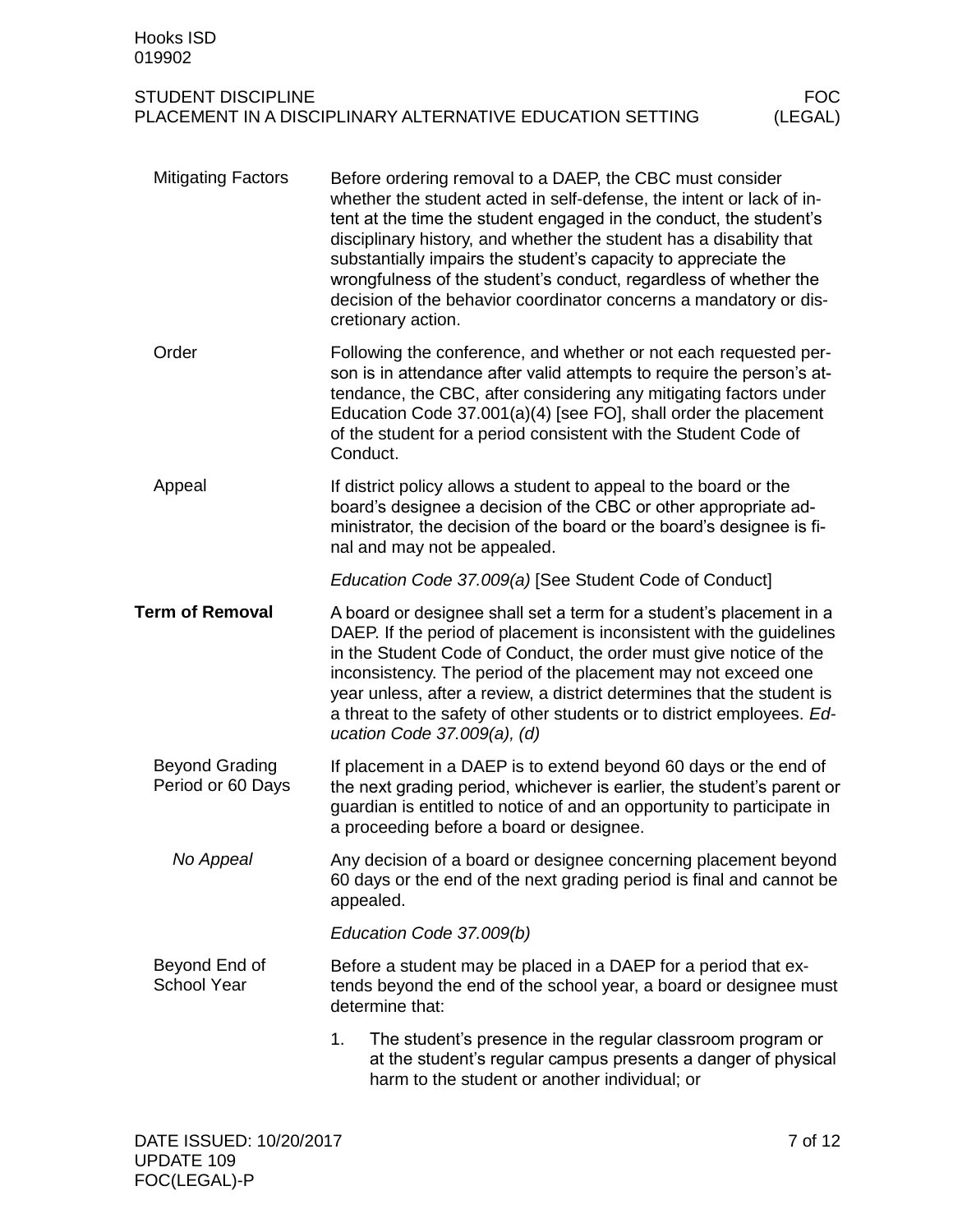#### STUDENT DISCIPLINE<br>PLACEMENT IN A DISCIPLINARY ALTERNATIVE EDUCATION SETTING (LEGAL) PLACEMENT IN A DISCIPLINARY ALTERNATIVE EDUCATION SETTING

|                                                                      | 2. | The student has engaged in serious or persistent misbehavior<br>that violates the Student Code of Conduct.                                                                                                                                                                                                                                                                                                                                                                                                                                                                                                                                                                         |         |
|----------------------------------------------------------------------|----|------------------------------------------------------------------------------------------------------------------------------------------------------------------------------------------------------------------------------------------------------------------------------------------------------------------------------------------------------------------------------------------------------------------------------------------------------------------------------------------------------------------------------------------------------------------------------------------------------------------------------------------------------------------------------------|---------|
|                                                                      |    | Education Code 37.009(c)                                                                                                                                                                                                                                                                                                                                                                                                                                                                                                                                                                                                                                                           |         |
| <b>Order of Removal</b>                                              |    | A board or designee shall deliver to the student and the student's<br>parent or guardian a copy of the order placing the student in a<br>DAEP. Education Code 37.009(g)                                                                                                                                                                                                                                                                                                                                                                                                                                                                                                            |         |
|                                                                      |    | Not later than the second business day after the date of the re-<br>moval conference, a board or designee shall deliver a copy of the<br>order placing the student in a DAEP and any information required<br>under Family Code 52.04 to the authorized officer of the juvenile<br>court in the county in which the juvenile resides. Education Code<br>37.010(a)                                                                                                                                                                                                                                                                                                                   |         |
| <b>Activities</b>                                                    |    | The terms of a placement under Education Code 37.006 must pro-<br>hibit the student from attending or participating in school-<br>sponsored or school-related activities. Education Code 37.006(g)                                                                                                                                                                                                                                                                                                                                                                                                                                                                                 |         |
|                                                                      |    | In addition to any notice required under Code of Criminal<br>Procedure 15.27 [see GRAA], a principal or designee shall inform<br>each educator who has responsibility for, or is under the direction<br>and supervision of an educator who has responsibility for, the<br>instruction of a student who has engaged in conduct for which<br>DAEP placement must or may be ordered.                                                                                                                                                                                                                                                                                                  |         |
|                                                                      |    | Each educator shall keep the information confidential from any<br>person not entitled to the information, except that the educator may<br>share the information with the student's parent or guardian as pro-<br>vided by state or federal law. An educator's certificate may be sus-<br>pended or revoked for intentional failure to keep such information<br>confidential.                                                                                                                                                                                                                                                                                                       |         |
|                                                                      |    | Education Code 37.006(o)                                                                                                                                                                                                                                                                                                                                                                                                                                                                                                                                                                                                                                                           |         |
| <b>Completion of</b><br><b>Proceedings Upon</b><br><b>Withdrawal</b> |    | If a student withdraws from a district before an order for placement<br>in a DAEP is entered, the principal or board, as appropriate, may<br>complete the proceedings and enter an order. If the student re-<br>enrolls in the district the same or subsequent school year, the dis-<br>trict may enforce the order at that time except for any period of the<br>placement that has been served by the student in another district<br>that honored the order. If the principal or board fails to enter an or-<br>der after the student withdraws, the next district in which the stu-<br>dent enrolls may complete the proceedings and enter an order.<br>Education Code 37.009(i) |         |
| <b>Enrollment in</b><br><b>Another District</b>                      |    | If a student placed in a DAEP enrolls in another district before the<br>expiration of the placement, a board shall provide to the district in<br>which the student enrolls a copy of the placement order at the                                                                                                                                                                                                                                                                                                                                                                                                                                                                    |         |
| DATE ISSUED: 10/20/2017                                              |    |                                                                                                                                                                                                                                                                                                                                                                                                                                                                                                                                                                                                                                                                                    | 8 of 12 |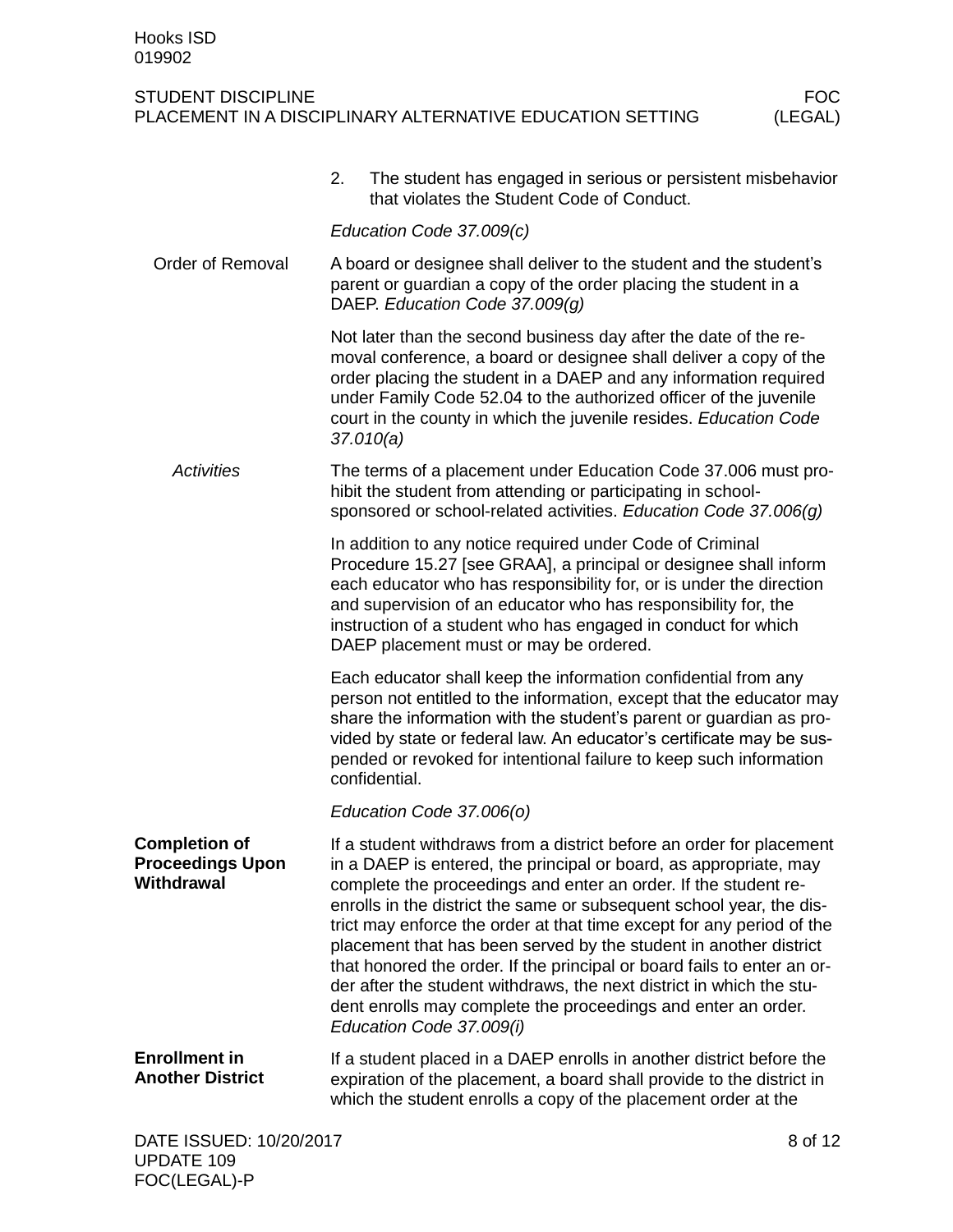|                                          | same time it provides other records. The district in which the stu-<br>dent enrolls shall inform each educator who will have responsibility<br>for, or will be under the direction and supervision of an educator<br>who will have responsibility for, the instruction of the student of the<br>contents of the placement order. Each educator shall keep the in-<br>formation confidential from any person not entitled to the infor-<br>mation, except that the educator may share the information with<br>the student's parent or guardian as provided by state or federal<br>law. |
|------------------------------------------|---------------------------------------------------------------------------------------------------------------------------------------------------------------------------------------------------------------------------------------------------------------------------------------------------------------------------------------------------------------------------------------------------------------------------------------------------------------------------------------------------------------------------------------------------------------------------------------|
|                                          | The district in which the student enrolls may continue the place-<br>ment or allow the student to attend regular classes. [See FO] The<br>district in which the student enrolls may take any of these actions<br>if:                                                                                                                                                                                                                                                                                                                                                                  |
|                                          | 1.<br>The student was placed in a DAEP by an open-enrollment<br>charter school and the charter school provides the district a<br>copy of the placement order; or                                                                                                                                                                                                                                                                                                                                                                                                                      |
|                                          | 2.<br>The student was placed in a DAEP by a district in another<br>state and:                                                                                                                                                                                                                                                                                                                                                                                                                                                                                                         |
|                                          | The out-of-state district provides a copy of the placement<br>a.<br>order; and                                                                                                                                                                                                                                                                                                                                                                                                                                                                                                        |
|                                          | b.<br>The grounds for placement are the same as grounds for<br>placement in the enrolling district.                                                                                                                                                                                                                                                                                                                                                                                                                                                                                   |
|                                          | Education Code 37.008(j)                                                                                                                                                                                                                                                                                                                                                                                                                                                                                                                                                              |
| Out-of-State<br>Placement                | If a student was placed in a DAEP in another state for more than<br>one year and the enrolling district continues the placement under<br>Education Code 37.008(j), the enrolling district shall reduce the pe-<br>riod of placement so that the aggregate period does not exceed<br>one year unless the enrolling district determines that:                                                                                                                                                                                                                                           |
|                                          | The student is a threat to the safety of other students or to<br>1.<br>district employees; or                                                                                                                                                                                                                                                                                                                                                                                                                                                                                         |
|                                          | 2.<br>Extended placement is in the best interest of the student.                                                                                                                                                                                                                                                                                                                                                                                                                                                                                                                      |
|                                          | Education Code $37.008(j-1)$                                                                                                                                                                                                                                                                                                                                                                                                                                                                                                                                                          |
| <b>Court-Ordered</b><br><b>Placement</b> | Unless a board and the juvenile board for the county in which a<br>district's central administrative office is located have entered into a<br>memorandum of understanding concerning the juvenile probation<br>department's role in supervising and providing other support ser-<br>vices for students in DAEP programs:                                                                                                                                                                                                                                                              |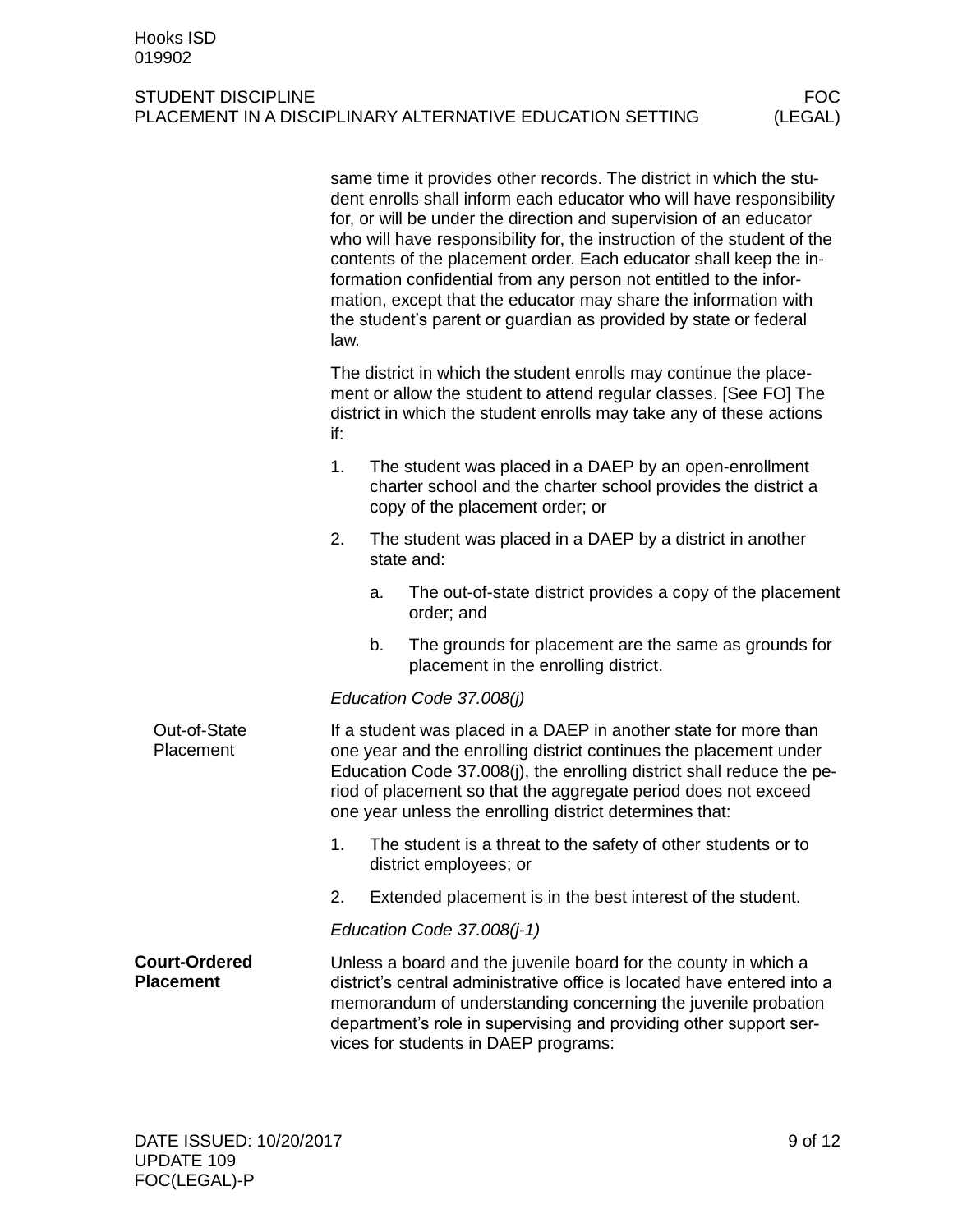|                                                                                        | 1.                                                                                                                                                                                                                                                                                                                                                                                           | A court may not order a student expelled under Section<br>37.007 to attend a school district DAEP as a condition of pro-<br>bation;                                                                                                                                                                                                                              |  |  |  |  |
|----------------------------------------------------------------------------------------|----------------------------------------------------------------------------------------------------------------------------------------------------------------------------------------------------------------------------------------------------------------------------------------------------------------------------------------------------------------------------------------------|------------------------------------------------------------------------------------------------------------------------------------------------------------------------------------------------------------------------------------------------------------------------------------------------------------------------------------------------------------------|--|--|--|--|
|                                                                                        | 2.                                                                                                                                                                                                                                                                                                                                                                                           | A court may not order a student to attend a DAEP without a<br>district's consent, until the student has successfully completed<br>any sentencing requirements, if the court has ordered the<br>student to attend a DAEP as a condition of probation once<br>during a school year and the student is referred to juvenile<br>court again during that school year. |  |  |  |  |
|                                                                                        | Education Code $37.010(c)$ –(d)                                                                                                                                                                                                                                                                                                                                                              |                                                                                                                                                                                                                                                                                                                                                                  |  |  |  |  |
| <b>School Activities</b>                                                               | Any court placement in a DAEP must prohibit the student from at-<br>tending or participating in school-sponsored or school-related activ-<br>ities. Education Code 37.010(e)                                                                                                                                                                                                                 |                                                                                                                                                                                                                                                                                                                                                                  |  |  |  |  |
| <b>Placement After</b><br><b>Court Disposition</b>                                     | After the student has successfully completed any court disposition<br>requirements, including conditions of deferred prosecution or con-<br>ditions required by the prosecutor or probation department, a dis-<br>trict may not refuse to admit the student if the student meets the<br>requirements for admission into the public schools. A district may<br>place the student in the DAEP. |                                                                                                                                                                                                                                                                                                                                                                  |  |  |  |  |
|                                                                                        | Notwithstanding Education Code 37.002(d) [see FOA], the student<br>may not be returned to the classroom of the teacher under whose<br>supervision the offense occurred without that teacher's consent.<br>The teacher may not be coerced to consent.                                                                                                                                         |                                                                                                                                                                                                                                                                                                                                                                  |  |  |  |  |
|                                                                                        | Education Code 37.010(f)                                                                                                                                                                                                                                                                                                                                                                     |                                                                                                                                                                                                                                                                                                                                                                  |  |  |  |  |
| <b>Not Guilty/</b><br><b>Insufficient</b><br><b>Evidence/Charges</b><br><b>Dropped</b> | The office of the prosecuting attorney or the office or official desig-<br>nated by the juvenile board shall, within two working days, notify<br>the school district that removed a student to a DAEP under Educa-<br>tion Code 37.006 if:                                                                                                                                                   |                                                                                                                                                                                                                                                                                                                                                                  |  |  |  |  |
|                                                                                        | 1.                                                                                                                                                                                                                                                                                                                                                                                           | Prosecution of a student was refused for lack of prosecutorial<br>merit or insufficient evidence, and no formal proceedings, de-<br>ferred adjudication, or deferred prosecution will be initiated; or                                                                                                                                                           |  |  |  |  |
|                                                                                        | 2.                                                                                                                                                                                                                                                                                                                                                                                           | A court or jury found the student not guilty or made a finding<br>the child did not engage in delinquent conduct or conduct in-<br>dicating a need for supervision and the case was dismissed<br>with prejudice.                                                                                                                                                 |  |  |  |  |
|                                                                                        | On receipt of the notice, the superintendent or designee shall re-<br>view the student's placement in the DAEP. The student may not be<br>returned to the regular classroom pending the review. The superin-<br>tendent or designee shall schedule a review of the student's<br>placement with the student's parent or guardian not later than the                                           |                                                                                                                                                                                                                                                                                                                                                                  |  |  |  |  |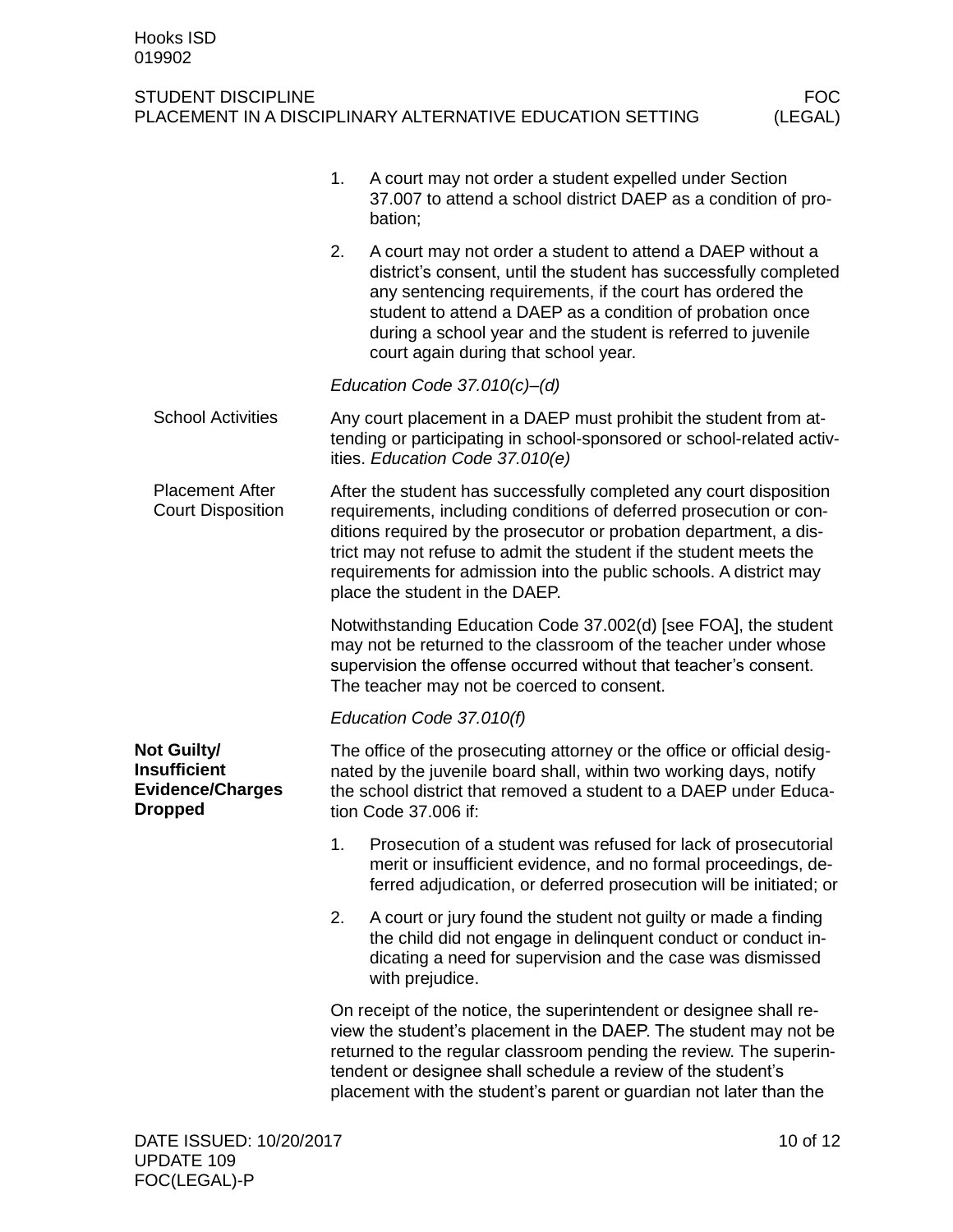|                                                | third class day after the superintendent or designee receives notice<br>from the office or official designated by the court.                                                                                                                                                                                                                                                                                                                                                                                                                                                                                                                                                                                                                                                                                                                                                                                                                                                                                     |  |  |  |  |
|------------------------------------------------|------------------------------------------------------------------------------------------------------------------------------------------------------------------------------------------------------------------------------------------------------------------------------------------------------------------------------------------------------------------------------------------------------------------------------------------------------------------------------------------------------------------------------------------------------------------------------------------------------------------------------------------------------------------------------------------------------------------------------------------------------------------------------------------------------------------------------------------------------------------------------------------------------------------------------------------------------------------------------------------------------------------|--|--|--|--|
|                                                | After reviewing the notice and receiving information from the stu-<br>dent's parent or guardian, the superintendent or designee may<br>continue the student's placement in the DAEP if there is reason to<br>believe that the presence of the student in the regular classroom<br>threatens the safety of other students or teachers.                                                                                                                                                                                                                                                                                                                                                                                                                                                                                                                                                                                                                                                                            |  |  |  |  |
|                                                | Education Code 37.006(h); Code of Criminal Procedure 15.27(g)                                                                                                                                                                                                                                                                                                                                                                                                                                                                                                                                                                                                                                                                                                                                                                                                                                                                                                                                                    |  |  |  |  |
| <b>Appeal After</b><br><b>Placement Upheld</b> | The student or the student's parent or guardian may appeal a su-<br>perintendent's decision to the board. The student may not be re-<br>turned to the regular classroom pending the appeal. A board shall,<br>at the next scheduled meeting, review the notice provided by the<br>office of the prosecuting attorney or the office or official designated<br>by the juvenile board; receive information from the student, the<br>student's parent or guardian, and the superintendent or designee;<br>and confirm or reverse the superintendent's decision. The board<br>shall make a record of the proceedings.                                                                                                                                                                                                                                                                                                                                                                                                 |  |  |  |  |
|                                                | If a board confirms the decision, the board shall inform the student<br>and the student's parent or guardian of the right to appeal to the<br>commissioner of education. The student may not be returned to the<br>regular classroom pending the appeal to the commissioner.                                                                                                                                                                                                                                                                                                                                                                                                                                                                                                                                                                                                                                                                                                                                     |  |  |  |  |
|                                                | Education Code $37.006(i)$ -(j)                                                                                                                                                                                                                                                                                                                                                                                                                                                                                                                                                                                                                                                                                                                                                                                                                                                                                                                                                                                  |  |  |  |  |
| 120-Day Review of<br><b>Status</b>             | A student placed in a DAEP shall be provided a review of the stu-<br>dent's status, including a review of the student's academic status,<br>by a board's designee at intervals not to exceed 120 days. In the<br>case of a high school student, the board's designee, with the stu-<br>dent's parent or guardian, shall review the student's progress to-<br>ward meeting high school graduation requirements and shall es-<br>tablish a specific graduation plan for the student. The district is not<br>required to provide a course in the DAEP, except as required by<br>Education Code 37.008(I). [See FOCA] At the review, the student<br>or the student's parent or guardian must be given the opportunity to<br>present arguments for the student's return to the regular classroom<br>or campus. The student may not be returned to the classroom of<br>the teacher who removed the student without that teacher's con-<br>sent. The teacher may not be coerced to consent. Education Code<br>37.009(e) |  |  |  |  |
| <b>Additional</b><br><b>Proceedings</b>        | If, during the term of placement, a student engages in additional<br>conduct for which placement in a DAEP or expulsion is required or<br>permitted, additional proceedings may be conducted and the prin-<br>cipal or board, as appropriate, may enter an additional order. Edu-<br>cation Code 37.009(j)                                                                                                                                                                                                                                                                                                                                                                                                                                                                                                                                                                                                                                                                                                       |  |  |  |  |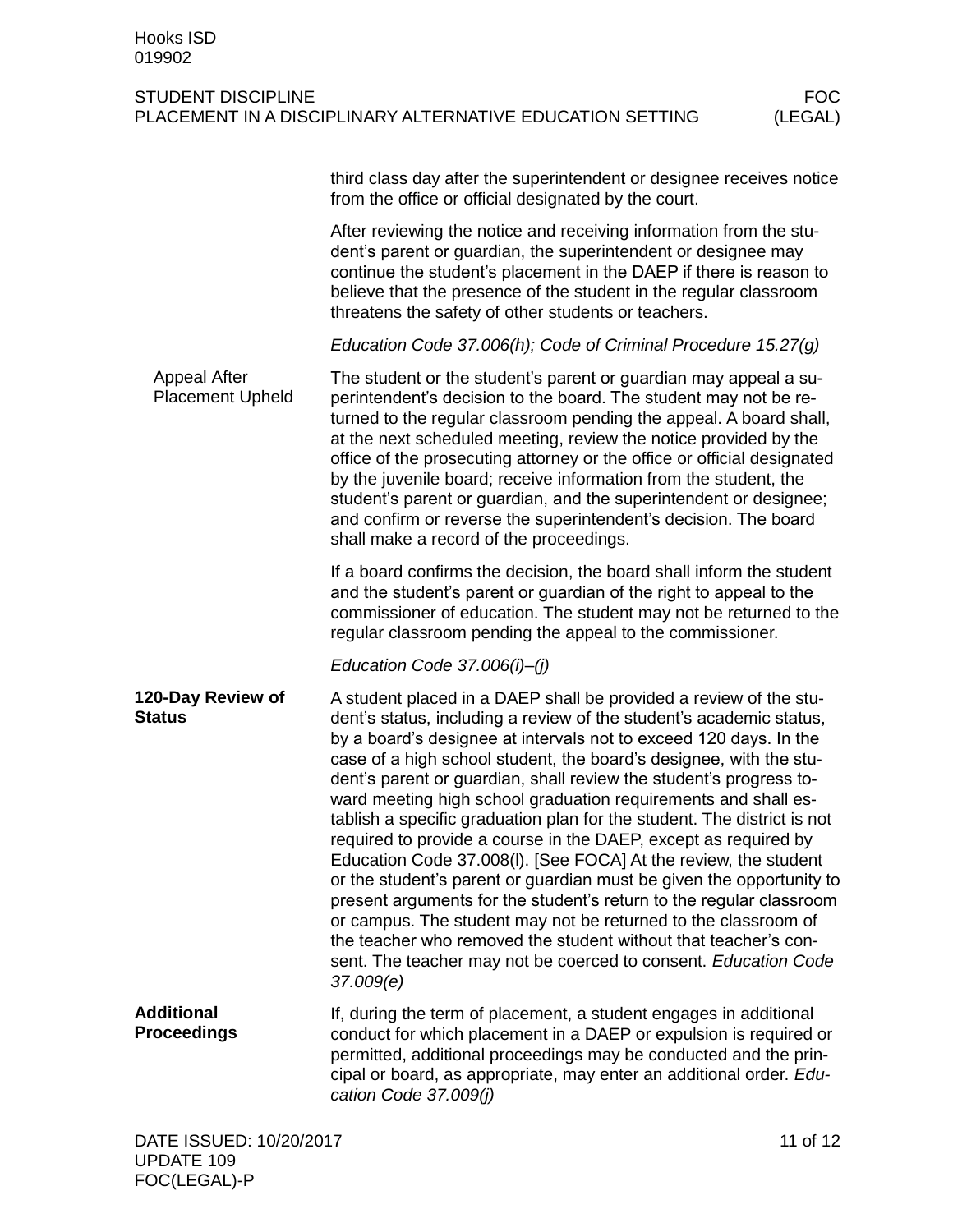A district may include the number of students removed to a DAEP in its annual performance report. *Education Code 39.306(e)(5)* [See AIB] **Reporting**

> *Note:* See FOF for provisions concerning students with disabilities.